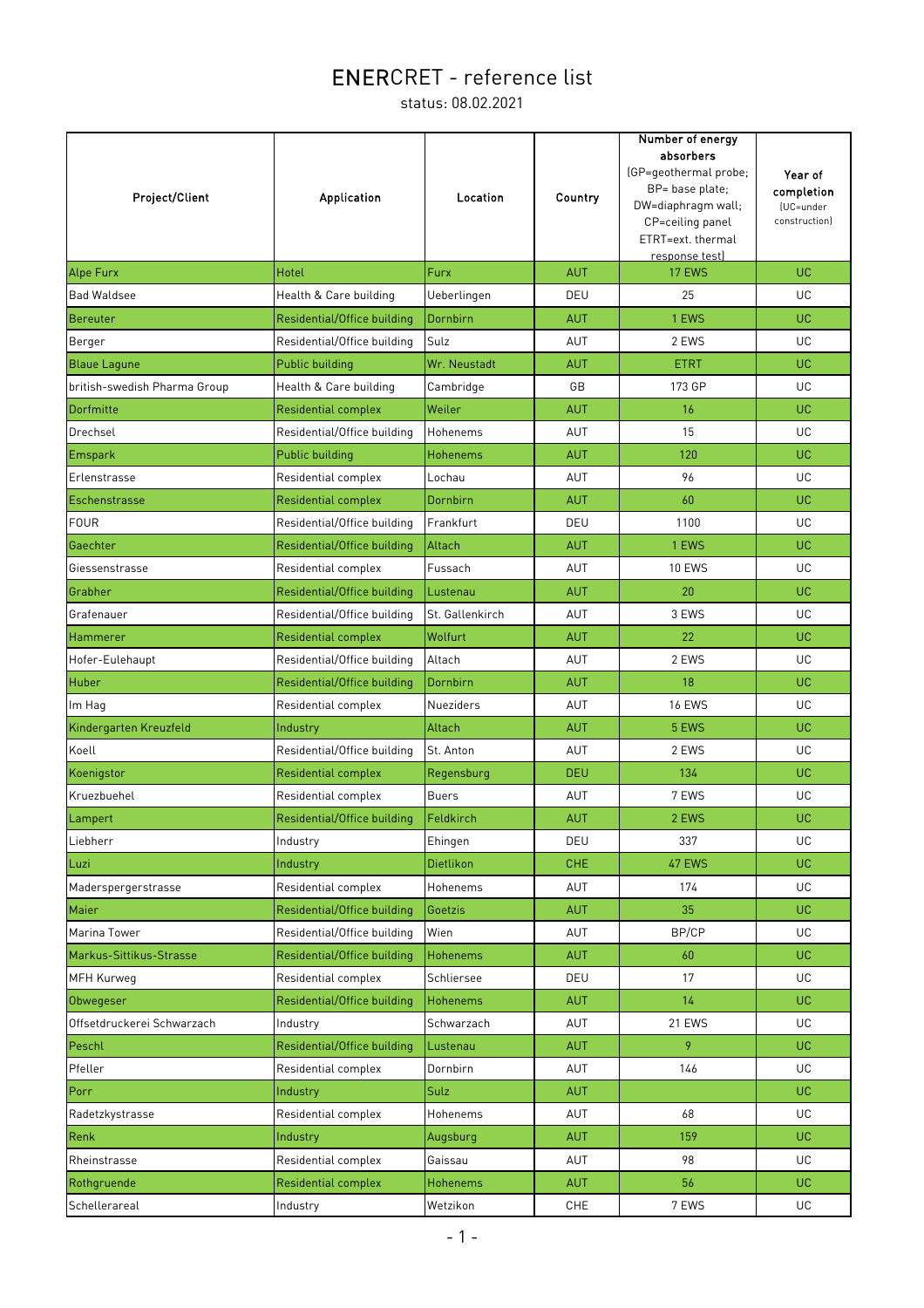| response test)<br>UC<br><b>AUT</b><br><b>14 EWS</b><br>Stanztech<br>Industry<br>Lustenau<br>Strasser<br>Residential/Office building<br>Fraxern<br>AUT<br>2 EWS<br>UC<br>UC<br>Viktor-Scheffel-Strasse<br><b>Residential complex</b><br>Hohenems<br><b>AUT</b><br>100<br>Residential/Office building<br>Hard<br>AUT<br>22<br>UC<br>Vogel<br>UC<br><b>AUT</b><br>1 EWS<br>Vogt<br>Residential/Office building<br><b>Uebersaxen</b> |
|----------------------------------------------------------------------------------------------------------------------------------------------------------------------------------------------------------------------------------------------------------------------------------------------------------------------------------------------------------------------------------------------------------------------------------|
|                                                                                                                                                                                                                                                                                                                                                                                                                                  |
|                                                                                                                                                                                                                                                                                                                                                                                                                                  |
|                                                                                                                                                                                                                                                                                                                                                                                                                                  |
|                                                                                                                                                                                                                                                                                                                                                                                                                                  |
|                                                                                                                                                                                                                                                                                                                                                                                                                                  |
| Vorih<br>Residential/Office building<br>Hohenweiler<br>AUT<br>1 EWS<br>UC                                                                                                                                                                                                                                                                                                                                                        |
| Residential/Office building<br>Dornbirn<br>1 EWS<br>UC<br>Wagner<br><b>AUT</b>                                                                                                                                                                                                                                                                                                                                                   |
| Hohenweiler<br>1 EWS<br>UC<br>Wieser-Leitner<br>Residential/Office building<br>AUT                                                                                                                                                                                                                                                                                                                                               |
| Wohlgenannt<br>Residential/Office building<br>Dornbirn<br><b>AUT</b><br>2 EWS<br>UC                                                                                                                                                                                                                                                                                                                                              |
| UC<br>Hohenweiler<br>AUT<br>1 EWS<br>Zeller<br>Residential/Office building                                                                                                                                                                                                                                                                                                                                                       |
| Amann Kaffee<br>Office building<br><b>AUT</b><br>98<br>2020<br>Lustenau                                                                                                                                                                                                                                                                                                                                                          |
| 168<br>Dornbirn<br>AUT<br>Bachmaehdle<br>Residential complex<br>2020                                                                                                                                                                                                                                                                                                                                                             |
| <b>Bosch AG</b><br>Residential/Office building<br>Wien<br><b>AUT</b><br>2020<br>ETRT                                                                                                                                                                                                                                                                                                                                             |
| 4<br>Buehl<br>Residential complex<br>Sonntag<br>AUT<br>2020                                                                                                                                                                                                                                                                                                                                                                      |
| Doppelhaus Kuenz<br>Residential/Office building<br>Hoerbranz<br><b>AUT</b><br>2 EWS<br>2020                                                                                                                                                                                                                                                                                                                                      |
| Duett No9<br>Residential complex<br>Koblach<br>6 EWS<br>2020<br>AUT                                                                                                                                                                                                                                                                                                                                                              |
| <b>EHG</b><br>Dornbirn<br>AUT<br>250<br>2020<br>Industry                                                                                                                                                                                                                                                                                                                                                                         |
| Residential complex<br>Dornbirn<br>AUT<br>57<br>2020<br>Fischanger                                                                                                                                                                                                                                                                                                                                                               |
| Residential/Office building<br>Hard<br><b>AUT</b><br>1 EWS<br>2020<br>Forster                                                                                                                                                                                                                                                                                                                                                    |
| Fraccaro Norbert<br>Residential/Office building<br>Roethis<br>1 EWS<br>2020<br>AUT                                                                                                                                                                                                                                                                                                                                               |
| Residential/Office building<br><b>AUT</b><br>10<br>2020<br>Lustenau<br>Hagen                                                                                                                                                                                                                                                                                                                                                     |
| 63<br>Residential complex<br>Dornbirn<br>AUT<br>2020<br>Hamerlingstrasse                                                                                                                                                                                                                                                                                                                                                         |
| Residential/Office building<br>Dornbirn<br>1 EWS<br>2020<br>Hefel<br><b>AUT</b>                                                                                                                                                                                                                                                                                                                                                  |
| <b>Hoedl Dominik</b><br>Klaus<br>1 EWS<br>Residential/Office building<br>AUT<br>2020                                                                                                                                                                                                                                                                                                                                             |
| Dornbirn<br><b>AUT</b><br>2 EWS<br>2020<br>Hoefferer<br>Residential/Office building                                                                                                                                                                                                                                                                                                                                              |
| 3<br>Residential complex<br>Hard<br>AUT<br>2020<br>Hofsteigstrasse                                                                                                                                                                                                                                                                                                                                                               |
| Ischepp<br>Residential/Office building<br>Lauterach<br><b>AUT</b><br>1 EWS<br>2020                                                                                                                                                                                                                                                                                                                                               |
| Jagdbergstrasse<br>Residential complex<br>Schnifis<br>AUT<br>6 GP<br>2020                                                                                                                                                                                                                                                                                                                                                        |
| 9 GP<br>Keuzaeckerweg<br>Feldkirch<br><b>AUT</b><br>2020<br><b>Residential complex</b>                                                                                                                                                                                                                                                                                                                                           |
| Kindl Baech Schwyz<br>Bäch<br>CHE<br>135<br>2020<br>Industry                                                                                                                                                                                                                                                                                                                                                                     |
| Kofler Stefan<br>Residential/Office building<br>Fraxern<br><b>AUT</b><br>2 EWS<br>2020                                                                                                                                                                                                                                                                                                                                           |
| Residential/Office building<br>Dornbirn<br>AUT<br>8<br>2020<br>Krall                                                                                                                                                                                                                                                                                                                                                             |
| 4<br>Kreuzgasse<br>2020<br><b>Residential complex</b><br>Frastanz<br><b>AUT</b>                                                                                                                                                                                                                                                                                                                                                  |
| 6 GP<br>Goefis<br>AUT<br>2020<br>Kustergasse<br>Residential complex                                                                                                                                                                                                                                                                                                                                                              |
| Residential/Office building<br><b>AUT</b><br>10<br>2020<br>Leitner<br>Goetzis                                                                                                                                                                                                                                                                                                                                                    |
| Residential complex<br>Feldkirch<br>AUT<br>2020<br>Litscherweg                                                                                                                                                                                                                                                                                                                                                                   |
| 12<br>Hohenems<br>Mathis<br>Residential/Office building<br><b>AUT</b><br>2020                                                                                                                                                                                                                                                                                                                                                    |
| Dornbirn<br>AUT<br>2 EWS<br>2020<br>Metzler<br>Residential/Office building                                                                                                                                                                                                                                                                                                                                                       |
| Residential/Office building<br>Dornbirn<br>AUT<br>20<br>2020<br>Meusburger                                                                                                                                                                                                                                                                                                                                                       |
| AUT<br>61<br>2020<br>Muehlefeldstrasse<br>Residential/Office building<br>Lustenau                                                                                                                                                                                                                                                                                                                                                |
| Oculus-Milvi<br>5 GP<br>2020<br>Residential complex<br>Viktorsberg<br><b>AUT</b>                                                                                                                                                                                                                                                                                                                                                 |
| Oesingmann<br>Residential/Office building<br>Hohenems<br>AUT<br>22<br>2020                                                                                                                                                                                                                                                                                                                                                       |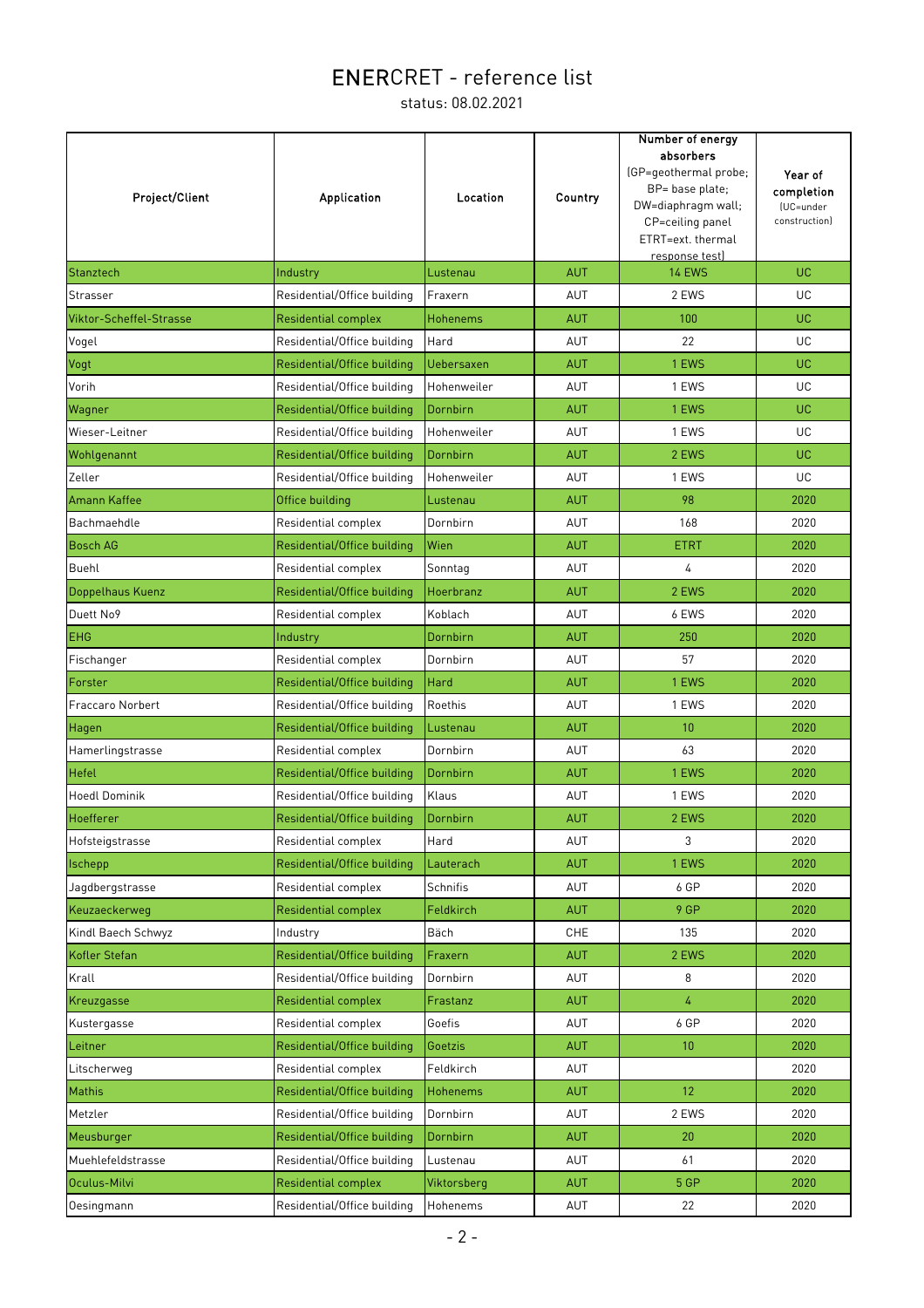| Project/Client             | Application                 | Location           | Country    | Number of energy<br>absorbers<br>(GP=geothermal probe;<br>BP= base plate;<br>DW=diaphragm wall;<br>CP=ceiling panel<br>ETRT=ext. thermal<br>response test) | Year of<br>completion<br>(UC=under<br>constructionl |
|----------------------------|-----------------------------|--------------------|------------|------------------------------------------------------------------------------------------------------------------------------------------------------------|-----------------------------------------------------|
| <b>Office Park 4</b>       | Public building             | Wien               | <b>AUT</b> | 445                                                                                                                                                        | 2020                                                |
| OSG-Zentrale               | Office building             | Oberwart           | AUT        | 94                                                                                                                                                         | 2020                                                |
| Poolhaus Schoch            | Residential/Office building | Guenzburg          | <b>DEU</b> | 31                                                                                                                                                         | 2020                                                |
| Potocan                    | Residential/Office building | Fontanella         | AUT        | 2 EWS                                                                                                                                                      | 2020                                                |
| Pratopac                   | Industry                    | <b>Klaus</b>       | <b>AUT</b> | 166                                                                                                                                                        | 2020                                                |
| Qulumbus                   | Residential/Office building | Klaus              | AUT        | 4 EWS                                                                                                                                                      | 2020                                                |
| Raiba Kompetenzzentrum     | Office building             | Feldkirch          | <b>AUT</b> | 8 GP                                                                                                                                                       | 2020                                                |
| Raiffeisenstrasse          | Residential complex         | Lustenau           | AUT        | 6 EWS                                                                                                                                                      | 2020                                                |
| Rhomberg Sabine und Monika | Residential/Office building | Dornbirn           | <b>AUT</b> | 2 EWS                                                                                                                                                      | 2020                                                |
| Rossmaehder                | Residential complex         | Dornbirn           | <b>AUT</b> | 36                                                                                                                                                         | 2020                                                |
| Steiner-Stroehle           | Residential/Office building | <b>Hohenems</b>    | <b>AUT</b> | 2 EWS                                                                                                                                                      | 2020                                                |
| Studa                      | Residential complex         | <b>Brand</b>       | <b>AUT</b> | 7                                                                                                                                                          | 2020                                                |
| Tannenstrasse              | Residential complex         | Lochau             | <b>AUT</b> | 8 GP                                                                                                                                                       | 2020                                                |
| Thaler Melanie und Andreas | Residential/Office building | Lustenau           | AUT        | 2 EWS                                                                                                                                                      | 2020                                                |
| Tierheim                   | Public building             | Rosenheim          | <b>DEU</b> | 77                                                                                                                                                         | 2020                                                |
| <b>TMV</b>                 | Industry                    | Klaus              | AUT        | 78                                                                                                                                                         | 2020                                                |
| Unterhochstegstrasse       | Residential complex         | Hoerbranz          | <b>AUT</b> | 13                                                                                                                                                         | 2020                                                |
| Viega                      | Industry                    | Seewalchen         | AUT        | 10                                                                                                                                                         | 2020                                                |
| <b>Villa Huber</b>         | Residential/Office building | Konzenberg         | <b>DEU</b> | 57                                                                                                                                                         | 2020                                                |
| VS Laengenfeldgasse        | Public building             | Wien               | AUT        | 26                                                                                                                                                         | 2020                                                |
| VS-Haselstauden            | Public building             | Dornbirn           | <b>AUT</b> |                                                                                                                                                            | 2020                                                |
| Wagner                     | Residential/Office building | Dornbirn           | AUT        | 1 EWS                                                                                                                                                      | 2020                                                |
| <b>Wagner Birgit</b>       | Residential/Office building | Koblach            | <b>AUT</b> | 1 EWS                                                                                                                                                      | 2020                                                |
| Weidenstrasse              | Residential complex         | Staad              | <b>CHE</b> | 360                                                                                                                                                        | 2020                                                |
| Wichnerstrasse             | <b>Residential complex</b>  | Dornbirn           | <b>AUT</b> | 26                                                                                                                                                         | 2020                                                |
| Wiesenrain                 | Residential complex         | Dornbirn           | AUT        | 10 <sup>1</sup>                                                                                                                                            | 2020                                                |
| WLS2                       | Industry                    | Bruck a. d. Leitha | <b>AUT</b> | 12 <sup>2</sup>                                                                                                                                            | 2020                                                |
| Zuercher Strasse           | Residential complex         | Bludenz            | AUT        | 16 GP                                                                                                                                                      | 2020                                                |
| Zuercherstrasse            | <b>Residential complex</b>  | Sargans            | <b>CHE</b> | 225                                                                                                                                                        | 2020                                                |
| Bechter-Fetz               | Residential/Office building | Hohenems           | AUT        | 12                                                                                                                                                         | 2019                                                |
| Beschlingerstrasse         | <b>Residential complex</b>  | Nenzing            | <b>AUT</b> | 6 GP                                                                                                                                                       | 2019                                                |
| Bickel                     | Residential/Office building | Thueringen         | AUT        | 1 GP                                                                                                                                                       | 2019                                                |
| Bifangstrasse              | <b>Residential complex</b>  | Feldkirch          | <b>AUT</b> | 6 GP                                                                                                                                                       | 2019                                                |
| Bruggerwiesen              | Residential complex         | Lustenau           | AUT        | 178                                                                                                                                                        | 2019                                                |
| Ecosquare                  | Office building             | <b>Bamberg</b>     | <b>DEU</b> | <b>ETRT</b>                                                                                                                                                | 2019                                                |
| Feldgasse                  | Residential complex         | Dornbirn           | AUT        | 72                                                                                                                                                         | 2019                                                |
| Fussenegger                | Residential/Office building | Dornbirn           | <b>AUT</b> | 32                                                                                                                                                         | 2019                                                |
| Gitterle-Koeberle          | Residential/Office building | Wald a. Arlberg    | AUT        | 2 GP                                                                                                                                                       | 2019                                                |
| Golob                      | Office building             | Lustenau           | <b>AUT</b> | 2 GP                                                                                                                                                       | 2019                                                |
| Grafenauer Strasse         |                             | Zug                | CHE        | 76                                                                                                                                                         | 2019                                                |
| Kindercampus               | <b>Public building</b>      | Sulz               | <b>AUT</b> | <b>GP</b>                                                                                                                                                  | 2019                                                |
| Koelli-Lenherr             | Residential/Office building | Kloesterle         | AUT        | 2 GP                                                                                                                                                       | 2019                                                |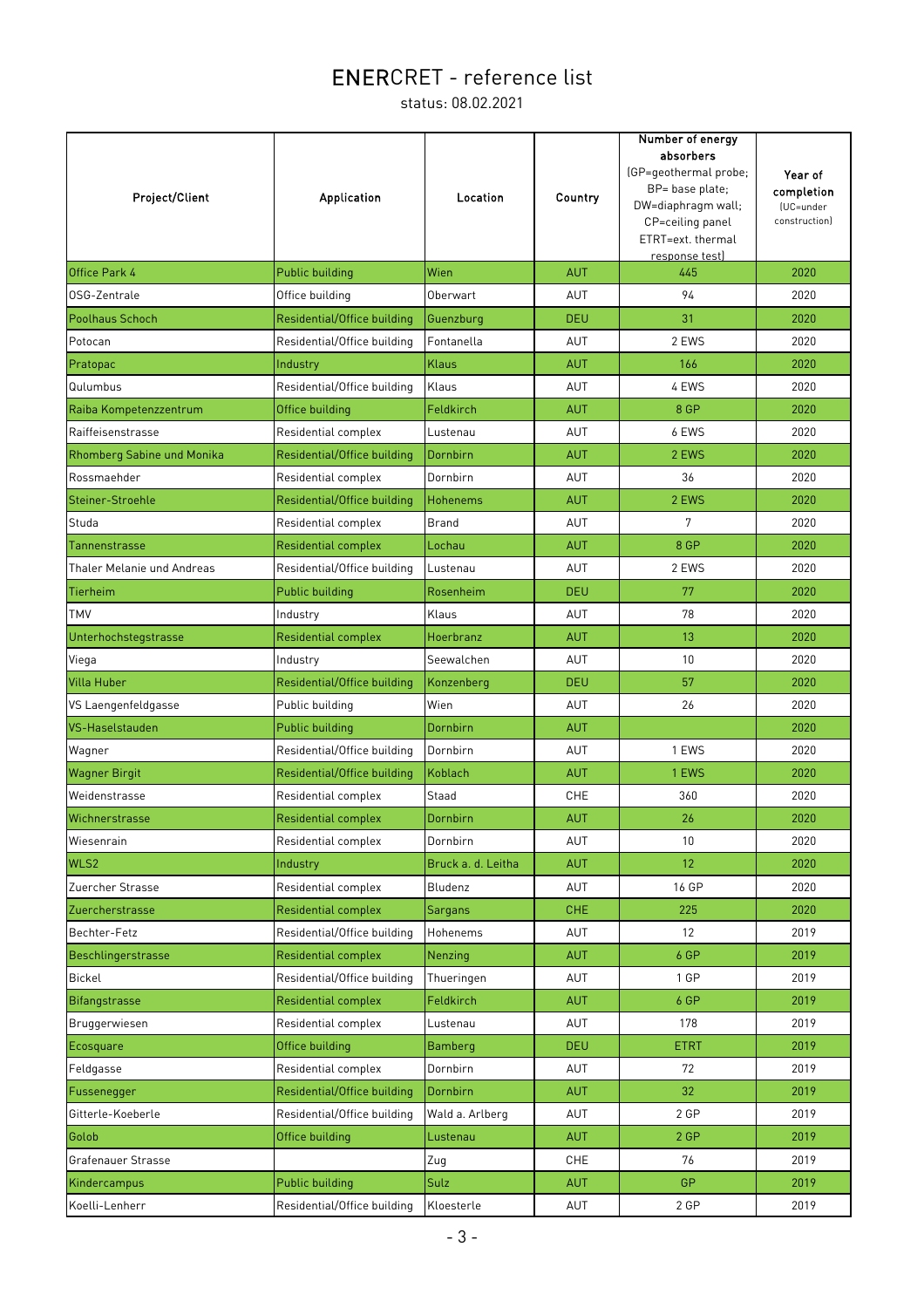| Project/Client                   | Application                 | Location         | Country    | Number of energy<br>absorbers<br>(GP=geothermal probe;<br>BP= base plate;<br>DW=diaphragm wall;<br>CP=ceiling panel<br>ETRT=ext. thermal<br>response test) | Year of<br>completion<br>(UC=under<br>construction) |
|----------------------------------|-----------------------------|------------------|------------|------------------------------------------------------------------------------------------------------------------------------------------------------------|-----------------------------------------------------|
| Lenz/Verstappen                  | Residential/Office building | <b>Klaus</b>     | <b>AUT</b> | 3 GP                                                                                                                                                       | 2019                                                |
| Matt                             | Residential/Office building | Rankweil         | AUT        | 1 GP                                                                                                                                                       | 2019                                                |
| <b>Mattenhof II</b>              | Residential/Office building | <b>Kriens</b>    | <b>CHE</b> | 400                                                                                                                                                        | 2019                                                |
| Metzler                          | Residential/Office building | Eichenberg       | AUT        | 4 GP                                                                                                                                                       | 2019                                                |
| Noetzold                         | Residential/Office building | <b>Dalaas</b>    | <b>AUT</b> | 2 EWS                                                                                                                                                      | 2019                                                |
| Q-Center                         |                             | <b>Bussigny</b>  | CHE        | ETRT                                                                                                                                                       | 2019                                                |
| Rhomberg-Christa                 | Residential/Office building | Dornbirn         | <b>AUT</b> | 16                                                                                                                                                         | 2019                                                |
| Ringana                          | Industry                    | Hartberg         | <b>AUT</b> | <b>ETRT</b>                                                                                                                                                | 2019                                                |
| Rupp-Astleitner                  | Residential/Office building | Fussach          | <b>AUT</b> | 14                                                                                                                                                         | 2019                                                |
| Salzgeber                        | Residential/Office building | Innerbraz        | AUT        | 1 GP                                                                                                                                                       | 2019                                                |
| Schnetzer-Fink                   | Residential/Office building | Rankweil         | <b>AUT</b> | 2 GP                                                                                                                                                       | 2019                                                |
| SLK-Kliniken                     | Health & Care building      | Heilbronn        | DEU        | 230                                                                                                                                                        | 2019                                                |
| Stiglingen                       | Residential complex         | Dornbirn         | <b>AUT</b> | 160                                                                                                                                                        | 2019                                                |
| Stocker                          | Residential/Office building | Koblach          | AUT        | 16                                                                                                                                                         | 2019                                                |
| <b>TU Graz</b>                   | Public building             | Graz             | <b>AUT</b> | <b>16 GP</b>                                                                                                                                               | 2019                                                |
| Viega                            | Office building             | Seewalchen       | <b>AUT</b> | <b>ETRT</b>                                                                                                                                                | 2019                                                |
| Alemannenweg                     | Residential complex         | Hoerbranz        | <b>AUT</b> | 57                                                                                                                                                         | 2018                                                |
| Almeindstrasse                   | Residential complex         | Schmerikon       | CHE        | 106                                                                                                                                                        | 2018                                                |
| Am Eubach                        | <b>Residential complex</b>  | Eubach           | <b>CHE</b> | 64 GP                                                                                                                                                      | 2018                                                |
| Aquavilla                        | Residential/Office building | St. Georgen      | DEU        | 45                                                                                                                                                         | 2018                                                |
| Beethovenstrasse                 | Residential complex         | <b>Hohenems</b>  | <b>AUT</b> | 42                                                                                                                                                         | 2018                                                |
| Bergstrasse                      | Residential complex         | Zwischenwasser   | AUT        | 11 GP                                                                                                                                                      | 2018                                                |
| Bernhofer                        | Residential/Office building | Abtenau          | <b>AUT</b> | 23                                                                                                                                                         | 2018                                                |
| Bezlanovits-Stemer               | Residential/Office building | Vandans          | AUT        | 1 GP                                                                                                                                                       | 2018                                                |
| Brantmannstrasse                 | Residential/Office building | Hoerbranz        | <b>AUT</b> | 20                                                                                                                                                         | 2018                                                |
| <b>Breitenfurterstrasse</b>      | Public building             | Wien             | AUT        | <b>TRT</b>                                                                                                                                                 | 2018                                                |
| Celgene                          | Health & Care building      | Couvet           | <b>CHE</b> | 257                                                                                                                                                        | 2018                                                |
| Christensen                      | Residential/Office building | Hohenems         | AUT        | 1 GP                                                                                                                                                       | 2018                                                |
| Dobler                           | Residential/Office building | <b>Batschuns</b> | <b>AUT</b> | 2 GP                                                                                                                                                       | 2018                                                |
| Drei Koenig                      | Residential complex         | Egg              | AUT        | 4 GP                                                                                                                                                       | 2018                                                |
| Ellensohn                        | Residential/Office building | <b>Dalaas</b>    | <b>AUT</b> | 2 GP                                                                                                                                                       | 2018                                                |
| Fedele                           | Residential/Office building | Schruns          | AUT        | 2 GP                                                                                                                                                       | 2018                                                |
| Fussenegger                      | Residential/Office building | Feldkirch        | <b>AUT</b> | 2 GP                                                                                                                                                       | 2018                                                |
| Hauptmann-Amann-Strasse          | Residential complex         | Feldkirch        | AUT        | 14 GP                                                                                                                                                      | 2018                                                |
| Herrenhofgasse                   | <b>Residential complex</b>  | Feldkirch        | <b>AUT</b> | 5 GP                                                                                                                                                       | 2018                                                |
| Hoernliweg                       | Residential/Office building | Baech            | <b>CHE</b> | 46                                                                                                                                                         | 2018                                                |
| Hybridhochhaus Senckenberganlage | Residential/Office building | Frankfurt        | <b>DEU</b> | $45 + DW$                                                                                                                                                  | 2018                                                |
| Jedlersdorferplatz               | Residential complex         | Wien             | AUT        | 27                                                                                                                                                         | 2018                                                |
| Kraus                            | Residential/Office building | Dornbirn         | <b>AUT</b> | 1 GP                                                                                                                                                       | 2018                                                |
| Madlener                         | Residential/Office building | Roethis          | AUT        | 2 GP                                                                                                                                                       | 2018                                                |
| Maehdergasse                     | <b>Residential complex</b>  | Dornbirn         | <b>AUT</b> | 24                                                                                                                                                         | 2018                                                |
| Mathis                           | Residential/Office building | Hohenems         | AUT        | 28                                                                                                                                                         | 2018                                                |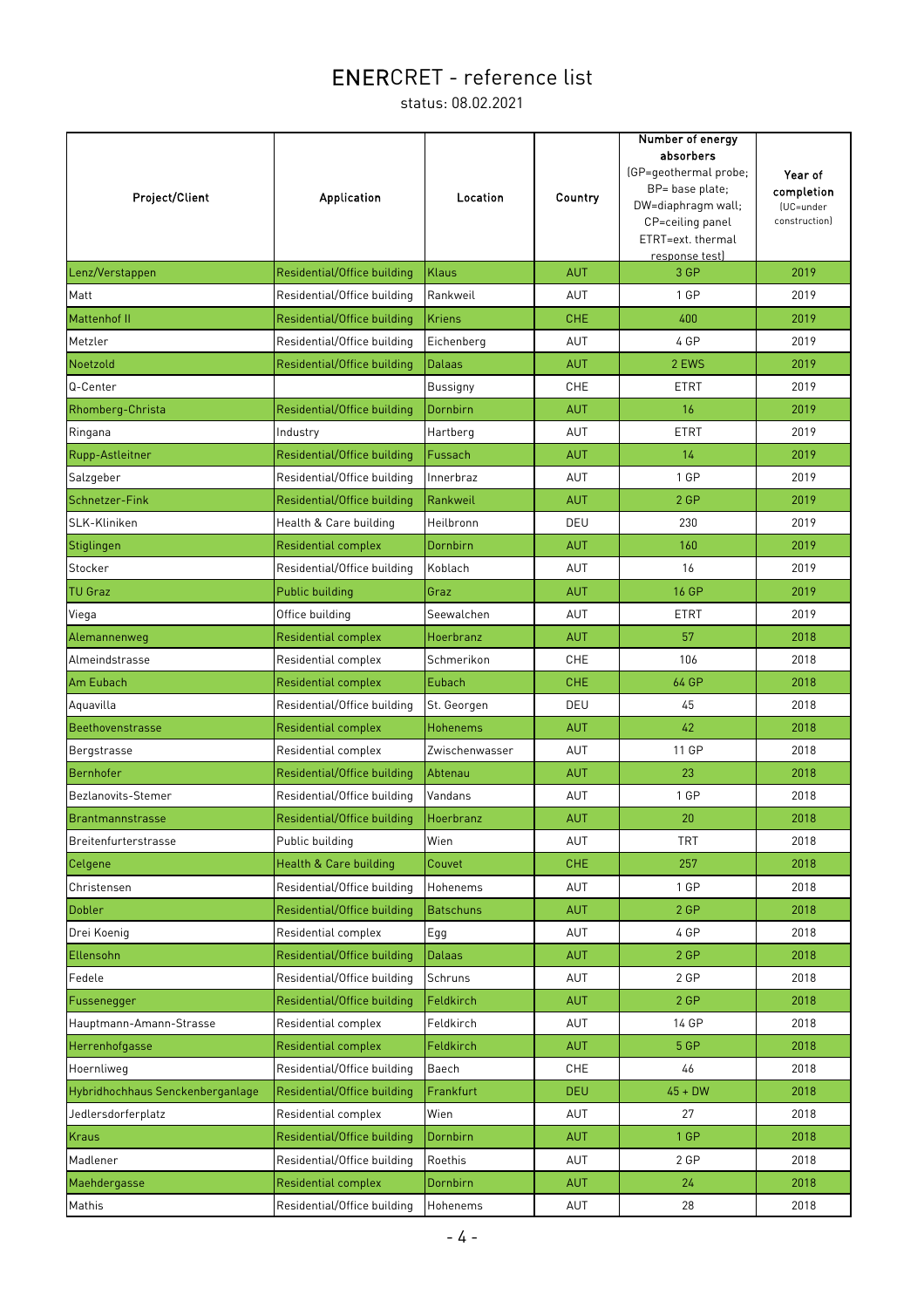| Project/Client                    | <b>Application</b>          | Location         | Country    | Number of energy<br>absorbers<br>(GP=geothermal probe;<br>BP= base plate;<br>DW=diaphragm wall;<br>CP=ceiling panel<br>ETRT=ext. thermal<br>response test) | Year of<br>completion<br>(UC=under<br>constructionl |
|-----------------------------------|-----------------------------|------------------|------------|------------------------------------------------------------------------------------------------------------------------------------------------------------|-----------------------------------------------------|
| Mattenhof I                       | Residential/Office building | <b>Kriens</b>    | <b>CHE</b> | 1200                                                                                                                                                       | 2018                                                |
| Michler                           | Residential complex         | Dornbirn         | AUT        | 10                                                                                                                                                         | 2018                                                |
| <b>New Papworth Hospital</b>      | Health & Care building      | Cambridge        | <b>GB</b>  | 124 GP                                                                                                                                                     | 2018                                                |
| Obdorfpark                        | Residential complex         | Bludenz          | <b>AUT</b> | 14 GP                                                                                                                                                      | 2018                                                |
| Obdorfpark                        | <b>Residential complex</b>  | <b>Bludenz</b>   | <b>AUT</b> | <b>ETRT</b>                                                                                                                                                | 2018                                                |
| PanGas                            | Residential/Office building | Kriens           | CHE        | 225                                                                                                                                                        | 2018                                                |
| Reichenhallerstrasse              | <b>Residential complex</b>  | Salzburg         | <b>AUT</b> | $DW + BP$                                                                                                                                                  | 2018                                                |
| Residenz Waldau                   | Residential complex         | Rohrschacherberg | <b>CHE</b> | 7 GP                                                                                                                                                       | 2018                                                |
| Riedmann                          | Residential/Office building | <b>Buers</b>     | <b>AUT</b> | 2 GP                                                                                                                                                       | 2018                                                |
| Runggels                          | Residential complex         | Goefis           | AUT        | 3 GP                                                                                                                                                       | 2018                                                |
| Schertler                         | Residential/Office building | Lustenau         | <b>AUT</b> | 2 GP                                                                                                                                                       | 2018                                                |
| Schmidmayr                        | Residential/Office building | Vandans          | <b>AUT</b> | 2 GP                                                                                                                                                       | 2018                                                |
| Schwendinger                      | Residential/Office building | Dornbirn         | <b>AUT</b> | 20                                                                                                                                                         | 2018                                                |
| Seibl                             | Residential/Office building | Innerbraz        | AUT        | 1 GP                                                                                                                                                       | 2018                                                |
| Sperberweg                        | <b>Residential complex</b>  | Hard             | <b>AUT</b> | 81                                                                                                                                                         | 2018                                                |
| Stadtbuecherei                    | Public building             | Dornbirn         | AUT        | 7 GP                                                                                                                                                       | 2018                                                |
| Sutterluety                       | Residential/Office building | Egg              | <b>AUT</b> | 3 GP                                                                                                                                                       | 2018                                                |
| Vonbank-Walch                     | Residential/Office building | Ausserbraz       | AUT        | 1 GP                                                                                                                                                       | 2018                                                |
| Wachter                           | Residential/Office building | <b>Schruns</b>   | <b>AUT</b> | 2 GP                                                                                                                                                       | 2018                                                |
| Winner                            | Residential/Office building | Bregenz          | AUT        | 4 GP                                                                                                                                                       | 2018                                                |
| Zuercher Strasse                  | <b>Residential complex</b>  | <b>Bludenz</b>   | <b>AUT</b> | <b>TRT</b>                                                                                                                                                 | 2018                                                |
| Altgasse                          | Residential complex         | Bregenz          | AUT        | 28                                                                                                                                                         | 2017                                                |
| Bergstrasse                       | <b>Residential complex</b>  | Zwischenwasser   | <b>AUT</b> | <b>TRT</b>                                                                                                                                                 | 2017                                                |
| Brueel                            | Residential complex         | <b>Bilten</b>    | <b>CHE</b> | 140                                                                                                                                                        | 2017                                                |
| Dorfstrasse                       | <b>Residential complex</b>  | Ludesch          | <b>AUT</b> | 8 GP                                                                                                                                                       | 2017                                                |
| Holzmuehlestrasse                 | Residential complex         | Lustenau         | AUT        | <b>TRT</b>                                                                                                                                                 | 2017                                                |
| Kaiserin-Elisabeth-Str.           | <b>Residential complex</b>  | Hohenems         | <b>AUT</b> | 73                                                                                                                                                         | 2017                                                |
| Kinderbetreuungseinrichtung Hofen | Public building             | Goefis           | AUT        | 4 GP                                                                                                                                                       | 2017                                                |
| Kresser                           | Residential/Office building | Koblach          | <b>AUT</b> | 24                                                                                                                                                         | 2017                                                |
| Landesgalerie                     | Public building             | Krems            | AUT        | 59                                                                                                                                                         | 2017                                                |
| Loacker Recycling                 | Industry                    | Goetzis          | <b>AUT</b> | 355                                                                                                                                                        | 2017                                                |
| MIA Systems & Software            | Office building             | Hohenems         | AUT        | 50                                                                                                                                                         | 2017                                                |
| Nachbauer                         | Residential/Office building | <b>Hohenems</b>  | <b>AUT</b> | 17                                                                                                                                                         | 2017                                                |
| Purtscher                         | Residential/Office building | Hohenems         | <b>AUT</b> | 13                                                                                                                                                         | 2017                                                |
| Quadrolith                        | Industry                    | <b>Baar</b>      | <b>CHE</b> | 170                                                                                                                                                        | 2017                                                |
| Rosenthalstrasse                  |                             | Basel            | CHE        | <b>ETRT</b>                                                                                                                                                | 2017                                                |
| Schedler                          | Residential/Office building | Dornbirn         | <b>AUT</b> | 16                                                                                                                                                         | 2017                                                |
| Sitzenberg                        |                             | Sitzenberg       | AUT        | <b>ETRT</b>                                                                                                                                                | 2017                                                |
| Solarhuus                         | Residential complex         | Reichenburg      | <b>CHE</b> | 244                                                                                                                                                        | 2017                                                |
| Steiner Haustechnik               | Industry                    | Bergheim         | <b>AUT</b> | 36 GP + ETRT                                                                                                                                               | 2017                                                |
| ueberbauung Bahnhof Ost           | <b>Residential complex</b>  | <b>Sargans</b>   | <b>CHE</b> | 144                                                                                                                                                        | 2017                                                |
| Apfelbaumstrasse                  | Residential complex         | Zurich           | CHE        | 32                                                                                                                                                         | 2016                                                |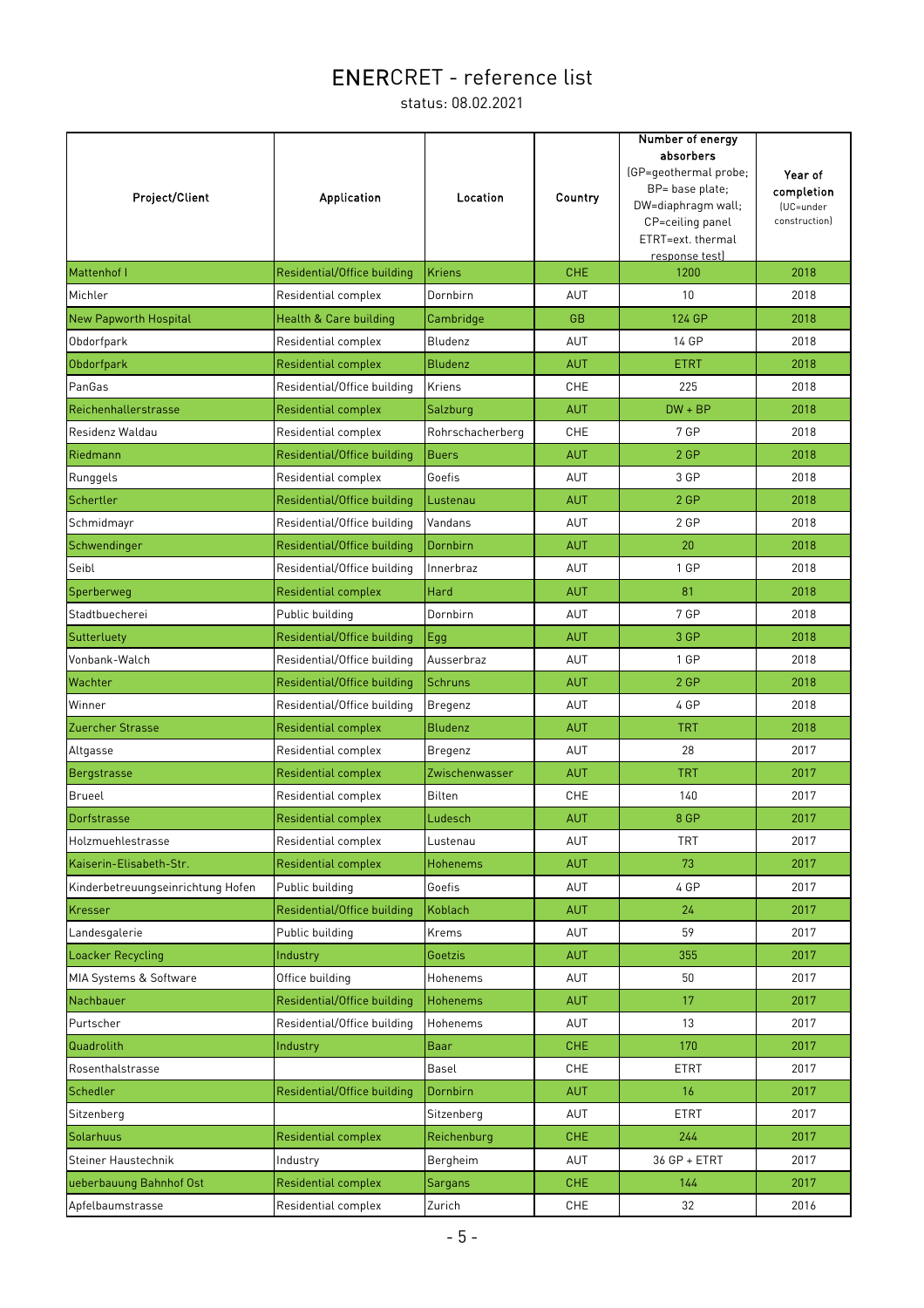| Project/Client                     | <b>Application</b>          | Location                | Country    | Number of energy<br>absorbers<br>(GP=geothermal probe;<br>BP= base plate;<br>DW=diaphragm wall;<br>CP=ceiling panel<br>ETRT=ext. thermal<br>response test) | Year of<br>completion<br>(UC=under<br>construction) |
|------------------------------------|-----------------------------|-------------------------|------------|------------------------------------------------------------------------------------------------------------------------------------------------------------|-----------------------------------------------------|
| <b>Bio Circle</b>                  | Industry                    | Kuessnacht              | <b>CHE</b> | 10 GP                                                                                                                                                      | 2016                                                |
| Birkenstrasse                      | Residential complex         | Schmerikon              | <b>CHE</b> | 108                                                                                                                                                        | 2016                                                |
| Capella                            | <b>Residential complex</b>  | Hinterkappelen          | <b>CHE</b> | 25 GP                                                                                                                                                      | 2016                                                |
| Dr. Anton-Schneider-Strasse        | Residential complex         | Bregenz                 | AUT        | 54                                                                                                                                                         | 2016                                                |
| Edelmann                           | Residential/Office building | Rohrschacherberg        | <b>CHE</b> | <b>BP</b>                                                                                                                                                  | 2016                                                |
| Erste Campus Wien                  | Industry                    | Vienna                  | AUT        | 447                                                                                                                                                        | 2016                                                |
| Furrenmatte                        | Residential complex         | Einsiedeln              | <b>CHE</b> | 50                                                                                                                                                         | 2016                                                |
| Guisanplatz                        | Industry                    | Bern                    | <b>CHE</b> | 720                                                                                                                                                        | 2016                                                |
| Kunstdepot Almat                   | <b>Public building</b>      | Mauren-Schaanwald       | LIE.       | 111                                                                                                                                                        | 2016                                                |
| Kurzentrum, PVA der Arbeiter       | Health & Care building      | <b>Bad Schallerbach</b> | AUT        | 31 GP                                                                                                                                                      | 2016                                                |
| Lindauer Strasse 17a               | <b>Residential complex</b>  | Hoerbranz               | <b>AUT</b> | 41                                                                                                                                                         | 2016                                                |
| <b>MED Campus</b>                  | Health & Care building      | Graz                    | AUT        | 221                                                                                                                                                        | 2016                                                |
| Messehotel                         | Hotel                       | Salzburg                | <b>AUT</b> | 92                                                                                                                                                         | 2016                                                |
| Neubau Zollamt Brig-Glis           | Public building             | <b>Brig</b>             | <b>CHE</b> | 72                                                                                                                                                         | 2016                                                |
| <b>Neue Heimat</b>                 | <b>Residential complex</b>  | Reutte i. Tirol         | <b>AUT</b> | 38                                                                                                                                                         | 2016                                                |
| ÖAMTC                              | Industry                    | Vienna                  | AUT        | <b>BP</b>                                                                                                                                                  | 2016                                                |
| Pony                               | Residential/Office building | Kriessern               | <b>CHE</b> | 82                                                                                                                                                         | 2016                                                |
| Rotkreuz Zentrale                  | Health & Care building      | Klagenfurt              | AUT        | 106                                                                                                                                                        | 2016                                                |
| Sansch                             | Residential complex         | <b>Oberriet</b>         | <b>CHE</b> | 44                                                                                                                                                         | 2016                                                |
| Schluesselmatte                    | Residential complex         | Einsiedeln              | CHE        | 430                                                                                                                                                        | 2016                                                |
| Sonderhoff                         | Industry                    | Dornbirn                | <b>AUT</b> | 160                                                                                                                                                        | 2016                                                |
| Tilg-Pamperl                       | Residential/Office building | Hohenems                | AUT        | 13                                                                                                                                                         | 2016                                                |
| <b>U-Bahnstation Altes Lundgut</b> | Public building             | Vienna                  | <b>AUT</b> | $BP + DW$                                                                                                                                                  | 2016                                                |
| Velik                              | Residential/Office building | Finkenstein             | AUT        | 10 GP                                                                                                                                                      | 2016                                                |
| <b>Villa Straub</b>                | Residential complex         | <b>Amriswil</b>         | <b>CHE</b> | 191                                                                                                                                                        | 2016                                                |
| Weberbeck                          | Residential complex         | Bregenz                 | AUT        | 71                                                                                                                                                         | 2016                                                |
| Apfelgasse                         | <b>Residential complex</b>  | Schwarzach              | <b>AUT</b> | 40                                                                                                                                                         | 2015                                                |
| Bahnstrasse                        | Residential complex         | Altach                  | AUT        | 160                                                                                                                                                        | 2015                                                |
| Baumagazin Fa. Frick               | Industry                    | Schaan                  | LIE.       | 48                                                                                                                                                         | 2015                                                |
| Bruno's Best AG                    | Industry                    | Sarnen                  | CHE        | 103                                                                                                                                                        | 2015                                                |
| Eichmattstrasse                    | <b>Residential complex</b>  | Luzern                  | <b>CHE</b> | 33                                                                                                                                                         | 2015                                                |
| ETH Zurich                         | Public building             | Zurich                  | CHE        | CP                                                                                                                                                         | 2015                                                |
| Eurospar                           | Industry                    | Dornbirn                | <b>AUT</b> | 117                                                                                                                                                        | 2015                                                |
| Feuergraben                        | Residential complex         | Dornbirn                | AUT        | 78                                                                                                                                                         | 2015                                                |
| Fluegel & Klement GmbH             | Industry                    | Wien                    | <b>AUT</b> | 55                                                                                                                                                         | 2015                                                |
| Frickbau AG Bauunternehmen         | Industry                    | Schaan                  | <b>LIE</b> | 48                                                                                                                                                         | 2015                                                |
| Klien                              | Residential/Office building | <b>Hohenems</b>         | <b>AUT</b> | 32                                                                                                                                                         | 2015                                                |
| Maerstetten                        | Residential complex         | Maerstetten             | CHE        | 159                                                                                                                                                        | 2015                                                |
| <b>Osterwalder Tower</b>           | Industry                    | Zurich                  | <b>CHE</b> | 35                                                                                                                                                         | 2015                                                |
| Schlosserei Kalb                   | Industry                    | Dornbirn                | AUT        | 96                                                                                                                                                         | 2015                                                |
| Stapfenwis                         | <b>Residential complex</b>  | Rheineck                | CHE        | 390                                                                                                                                                        | 2015                                                |
| <b>Tell Papier AG</b>              | Industry                    | Kaltbrunn               | CHE        | 49                                                                                                                                                         | 2015                                                |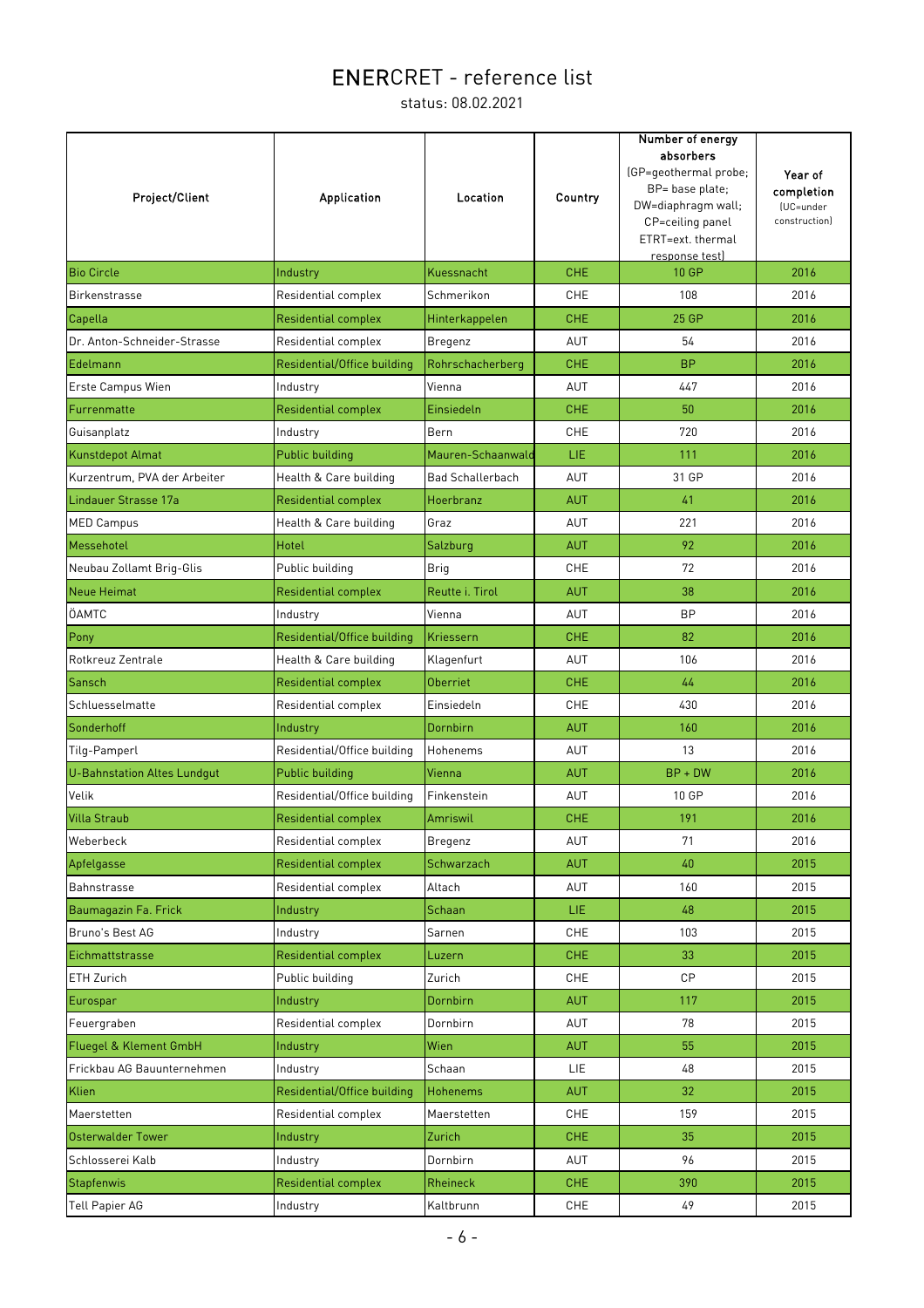| Project/Client                      | <b>Application</b>          | Location        | Country    | Number of energy<br>absorbers<br>(GP=geothermal probe;<br>BP= base plate;<br>DW=diaphragm wall;<br>CP=ceiling panel<br>ETRT=ext. thermal<br>response test) | Year of<br>completion<br>(UC=under<br>construction) |
|-------------------------------------|-----------------------------|-----------------|------------|------------------------------------------------------------------------------------------------------------------------------------------------------------|-----------------------------------------------------|
| <b>Ueberbauung Muehlebach</b>       | Industry                    | Altendorf       | <b>CHE</b> | 320                                                                                                                                                        | 2015                                                |
| Walserweg, Haus 1-3                 | Residential complex         | Bludenz         | AUT        | GP                                                                                                                                                         | 2015                                                |
| Adler                               | Residential complex         | Kriessern       | <b>CHE</b> | 86                                                                                                                                                         | 2014                                                |
| Ardetzenbergstrasse, Haus A         | Residential complex         | Feldkirch       | <b>AUT</b> | GP                                                                                                                                                         | 2014                                                |
| Ardetzenbergstrasse, Haus B         | Residential complex         | Feldkirch       | <b>AUT</b> | GP                                                                                                                                                         | 2014                                                |
| Ardetzenbergstrasse, Haus C         | Residential complex         | Feldkirch       | AUT        | GP                                                                                                                                                         | 2014                                                |
| Bauer                               | Residential/Office building | Feldkirch       | <b>AUT</b> | GP                                                                                                                                                         | 2014                                                |
| Buchmueller                         | Residential/Office building | Zwischenwasser  | <b>AUT</b> | GP                                                                                                                                                         | 2014                                                |
| <b>Buechi AG</b>                    | Industry                    | Flawil          | <b>CHE</b> | 374                                                                                                                                                        | 2014                                                |
| Burtscher                           | Residential/Office building | Viktorsberg     | AUT        | GP                                                                                                                                                         | 2014                                                |
| <b>Busskirch</b>                    | <b>Residential complex</b>  | Rapperswil      | <b>CHE</b> | 64                                                                                                                                                         | 2014                                                |
| Chli Ebnit                          | Office building             | Kuessnacht      | CHE        | GP                                                                                                                                                         | 2014                                                |
| <b>Debrunner Acifer</b>             | Industry                    | Koelliken       | <b>CHE</b> | 260                                                                                                                                                        | 2014                                                |
| Doppler-Feuerstein                  | Residential/Office building | Dornbirn        | <b>AUT</b> | GP                                                                                                                                                         | 2014                                                |
| Gehringer                           | Residential/Office building | Lustenau        | <b>AUT</b> | 14                                                                                                                                                         | 2014                                                |
| GIKO                                | Industry                    | Weiler          | AUT        | 30                                                                                                                                                         | 2014                                                |
| Gruber                              | Residential/Office building | Hard            | AUT        | 13                                                                                                                                                         | 2014                                                |
| Hagenmuellergasse                   | Residential/Office building | Vienna          | AUT        | <b>BP</b>                                                                                                                                                  | 2014                                                |
| Hagmann                             | Residential/Office building | Dornbirn        | <b>AUT</b> | 10                                                                                                                                                         | 2014                                                |
| Hammerer                            | Residential/Office building | Wolfurt         | AUT        | 22                                                                                                                                                         | 2014                                                |
| Hansen-Steiner                      | Residential/Office building | Dornbirn        | <b>AUT</b> | 18                                                                                                                                                         | 2014                                                |
| Hauptbahnhof Wien                   | Public building             | Vienna          | AUT        | <b>BP</b>                                                                                                                                                  | 2014                                                |
| <b>Hauptbahnhof Wien</b>            | Public building             | Vienna          | <b>AUT</b> | 87                                                                                                                                                         | 2014                                                |
| Katholnig                           | Residential/Office building | St. Magdalen    | AUT        | 18                                                                                                                                                         | 2014                                                |
| Kehlerau                            | Residential complex         | Dornbirn        | <b>AUT</b> | 130                                                                                                                                                        | 2014                                                |
| Kilga                               | Residential/Office building | Hohenems        | AUT        | 12                                                                                                                                                         | 2014                                                |
| Klopf                               | Residential/Office building | Windischgarsten | <b>AUT</b> | 17                                                                                                                                                         | 2014                                                |
| Maurer                              | Residential/Office building | Buerserberg     | AUT        | GP                                                                                                                                                         | 2014                                                |
| MBA-Daemmstoffe GmbH                | Industry                    | Dornbirn        | <b>AUT</b> | 22                                                                                                                                                         | 2014                                                |
| Mitterstadt                         | Residential complex         | Seekirchen      | AUT        | 36                                                                                                                                                         | 2014                                                |
| Nachbaur                            | Residential/Office building | Fraxern         | <b>AUT</b> | GP                                                                                                                                                         | 2014                                                |
| <b>OMICRON III</b>                  | Industry                    | Klaus           | AUT        | 112                                                                                                                                                        | 2014                                                |
| Peter-Roseggerstrasse, Haus A-B-H-L | <b>Residential complex</b>  | Graz            | <b>AUT</b> | 195                                                                                                                                                        | 2014                                                |
| Peter-Roseggerstrasse, Haus C-G-I-K | Residential complex         | Graz            | AUT        | 216                                                                                                                                                        | 2014                                                |
| Peter-Roseggerstrasse, Haus D-E-F-J | <b>Residential complex</b>  | Graz            | <b>AUT</b> | 212                                                                                                                                                        | 2014                                                |
| Schegg                              | Residential/Office building | Montlingen      | <b>CHE</b> | 17                                                                                                                                                         | 2014                                                |
| Scheyer Verpackungstechnik          | Industry                    | Klaus           | AUT        | 124                                                                                                                                                        | 2014                                                |
| Sommer Messtechnik                  | Industry                    | Koblach         | AUT        | GP                                                                                                                                                         | 2014                                                |
| <b>Stingl</b>                       | Residential/Office building | Krumpendorf     | <b>AUT</b> | 13 <sup>°</sup>                                                                                                                                            | 2014                                                |
| Tonelimatt                          | Residential complex         | Unteriberg      | <b>CHE</b> | 48                                                                                                                                                         | 2014                                                |
| <b>Umspannwerk Werben VKW</b>       | Industry                    | Dornbirn        | <b>AUT</b> | 30                                                                                                                                                         | 2014                                                |
| Villa Yanzhou                       | Residential/Office building | Yanzhou         | <b>CHN</b> | GP                                                                                                                                                         | 2014                                                |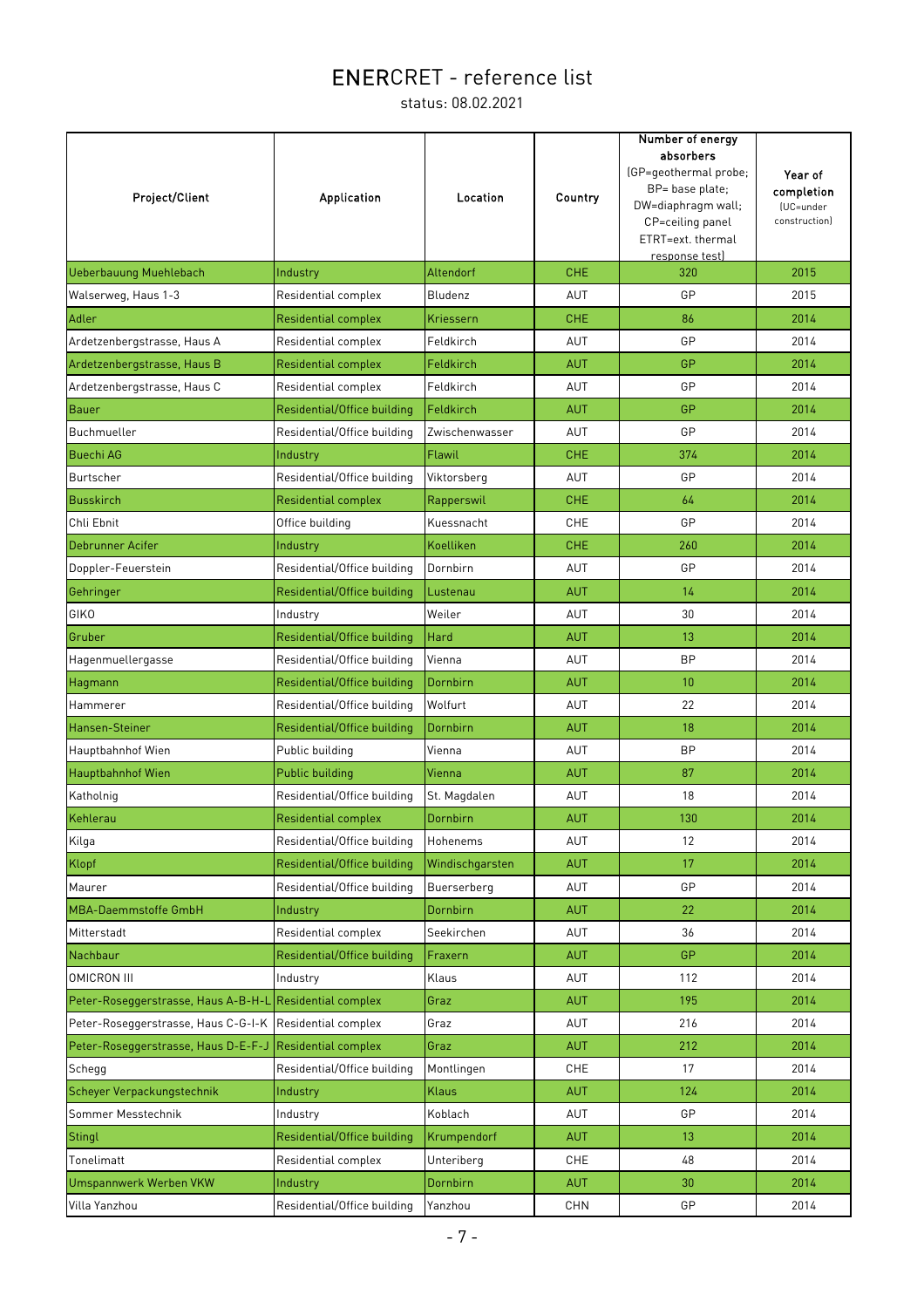| Project/Client                                                  | Application                 | Location        | Country    | Number of energy<br>absorbers<br>(GP=geothermal probe;<br>BP= base plate;<br>DW=diaphragm wall;<br>CP=ceiling panel<br>ETRT=ext. thermal<br>response test) | Year of<br>completion<br>(UC=under<br>construction) |
|-----------------------------------------------------------------|-----------------------------|-----------------|------------|------------------------------------------------------------------------------------------------------------------------------------------------------------|-----------------------------------------------------|
| Winsauer                                                        | Residential/Office building | Dornbirn        | <b>AUT</b> | 13                                                                                                                                                         | 2014                                                |
| Wuerth Hochenburger                                             | Industry                    | Roethis         | AUT        | 13                                                                                                                                                         | 2014                                                |
| Alea 101                                                        | Industry                    | <b>Berlin</b>   | <b>DEU</b> | <b>DW</b>                                                                                                                                                  | 2013                                                |
| Arbeiterwohnheim Yanzhou                                        | Residential complex         | Yanzhou         | <b>CHN</b> | GP                                                                                                                                                         | 2013                                                |
| Boeckle                                                         | Residential/Office building | <b>Hohenems</b> | <b>AUT</b> | GP                                                                                                                                                         | 2013                                                |
| <b>Bucher Tischlerei</b>                                        | Industry                    | Lustenau        | AUT        | 10                                                                                                                                                         | 2013                                                |
| Citypark                                                        | Industry                    | Sursee          | <b>CHE</b> | 146                                                                                                                                                        | 2013                                                |
| EOD Hochhaus                                                    | Industry                    | Vienna          | <b>AUT</b> | $DW + BP$                                                                                                                                                  | 2013                                                |
| Filiz                                                           | Residential/Office building | Dornbirn        | <b>AUT</b> | 8                                                                                                                                                          | 2013                                                |
| Frick                                                           | Residential/Office building | Sulz            | AUT        | GP                                                                                                                                                         | 2013                                                |
| Gisinger                                                        | Residential/Office building | Lustenau        | <b>AUT</b> | 12                                                                                                                                                         | 2013                                                |
| Haemmerle                                                       | Residential/Office building | Frastanz        | <b>AUT</b> | GP                                                                                                                                                         | 2013                                                |
| <b>Halle Festo</b>                                              | Industry                    | Pieterlen       | <b>CHE</b> | 160                                                                                                                                                        | 2013                                                |
| Hauptbahnhof Salzburg                                           | Public building             | Salzburg        | AUT        | 456                                                                                                                                                        | 2013                                                |
| <b>Hotel Mondschein</b>                                         | Hotel                       | <b>Stuben</b>   | <b>AUT</b> | GP                                                                                                                                                         | 2013                                                |
| Josef Parzil-Weg 2+3                                            | Residential complex         | Hohenems        | AUT        | 104                                                                                                                                                        | 2013                                                |
| Keckeis                                                         | Residential/Office building | Viktorsberg     | <b>AUT</b> | GP                                                                                                                                                         | 2013                                                |
| Kohlhauser-Tiefenbacher                                         | Residential/Office building | Neulassing      | AUT        | 12                                                                                                                                                         | 2013                                                |
| Laengle                                                         | Residential/Office building | Zwischenwasser  | <b>AUT</b> | GP                                                                                                                                                         | 2013                                                |
| Leupold                                                         | Residential/Office building | Feldkirch       | <b>AUT</b> | GP                                                                                                                                                         | 2013                                                |
| Liebhartstal                                                    | Residential/Office building | Vienna          | <b>AUT</b> | <b>BP</b>                                                                                                                                                  | 2013                                                |
| Mautner Markhof                                                 | Industry                    | Vienna          | AUT        | 85                                                                                                                                                         | 2013                                                |
| Meier                                                           | Residential/Office building | Eschen          | LIE.       | 39                                                                                                                                                         | 2013                                                |
| Montfortstrasse                                                 | Residential/Office building | Sulz            | AUT        | GP                                                                                                                                                         | 2013                                                |
| Pfeller                                                         | Residential complex         | Dornbirn        | <b>AUT</b> | 54                                                                                                                                                         | 2013                                                |
| Polin                                                           | Residential/Office building | Dornbirn        | AUT        | 10 <sup>1</sup>                                                                                                                                            | 2013                                                |
| Schelling                                                       | Residential/Office building | Dornbirn        | <b>AUT</b> | 12                                                                                                                                                         | 2013                                                |
| Schlattweg                                                      | Residential complex         | Schwarzach      | AUT        | 20                                                                                                                                                         | 2013                                                |
| Schoenegg                                                       | <b>Residential complex</b>  | Studen          | <b>CHE</b> | 233                                                                                                                                                        | 2013                                                |
| Sonnwendgasse                                                   | Residential complex         | Vienna          | AUT        | 40                                                                                                                                                         | 2013                                                |
| Sonnwendviertel                                                 | <b>Residential complex</b>  | Vienna          | <b>AUT</b> | <b>BP</b>                                                                                                                                                  | 2013                                                |
| Stoeckling Nicole and Christian                                 | Residential/Office building | Lachen          | CHE        | 59                                                                                                                                                         | 2013                                                |
| Thomasbuendt                                                    | <b>Residential complex</b>  | Dornbirn        | <b>AUT</b> | 96                                                                                                                                                         | 2013                                                |
| Ueberbauung Grynau                                              | Industry                    | Uznach          | CHE        | 124                                                                                                                                                        | 2013                                                |
| Ueberbauung Schellenmatt Nord Ost                               | Industry                    | <b>Kriens</b>   | <b>CHE</b> | 180                                                                                                                                                        | 2013                                                |
| Urban Rock                                                      | Industry                    | Hohenems        | AUT        | GP                                                                                                                                                         | 2013                                                |
| Westreicher                                                     | Residential/Office building | Dornbirn        | <b>AUT</b> | 18                                                                                                                                                         | 2013                                                |
| Wohn-/Geschaeftshaus Peter-Rosegger Residential/Office building |                             | Graz            | AUT        | 365                                                                                                                                                        | 2013                                                |
| Wurm                                                            | Residential/Office building | St. Marien      | <b>AUT</b> | 24                                                                                                                                                         | 2013                                                |
|                                                                 |                             |                 |            |                                                                                                                                                            |                                                     |
| Allemann Etablissement                                          | Industry                    | Schaanwald      | LIE        | 120                                                                                                                                                        | 2012                                                |
| <b>Badmoebel Showroom</b>                                       | Industry                    | Hochdorf        | <b>CHE</b> | 59                                                                                                                                                         | 2012                                                |
| Balcz                                                           | Residential/Office building | Dornbirn        | AUT        | 14                                                                                                                                                         | 2012                                                |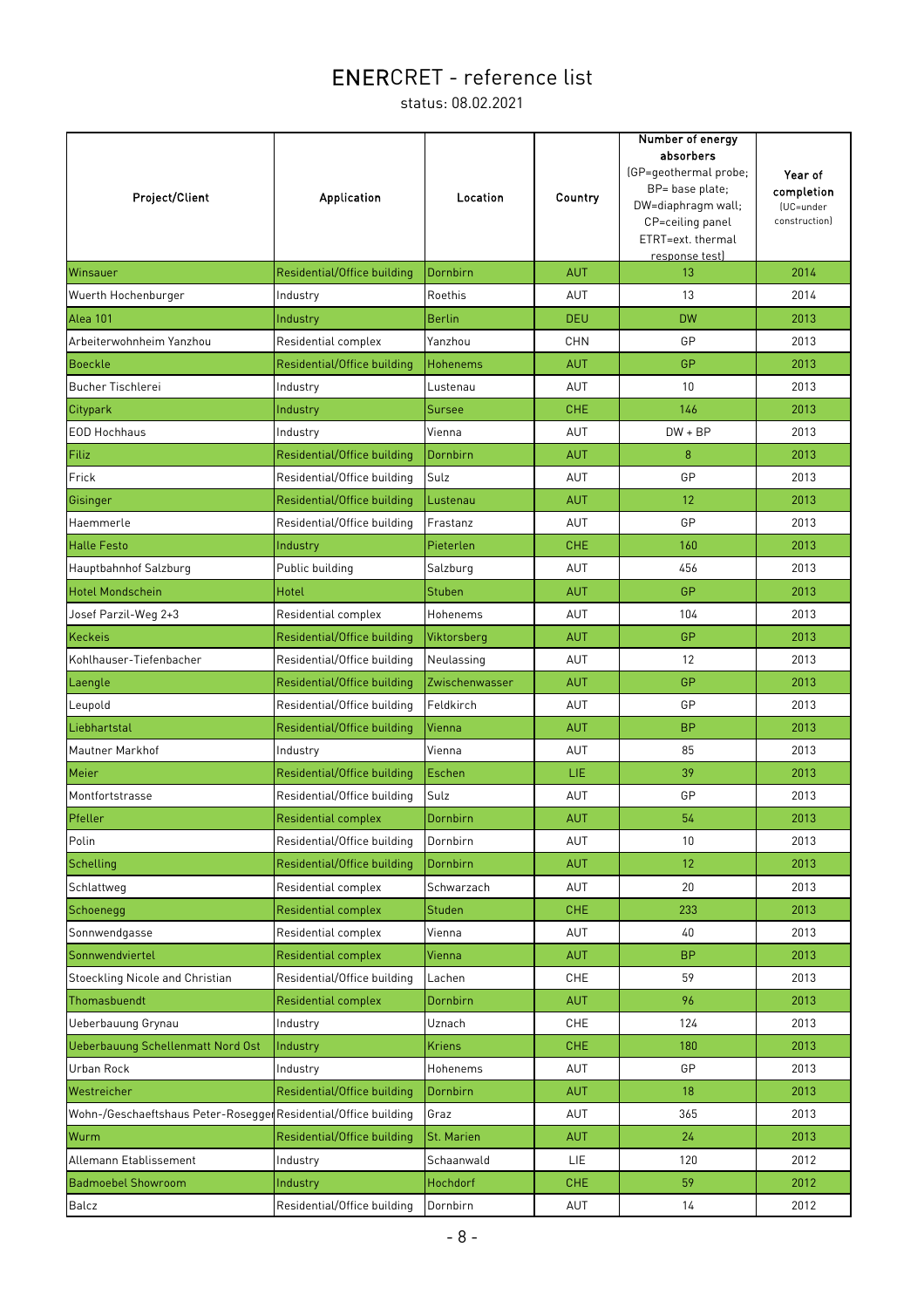| <b>Project/Client</b>           | <b>Application</b>          | Location        | Country    | Number of energy<br>absorbers<br>(GP=geothermal probe;<br>BP= base plate;<br>DW=diaphragm wall;<br>CP=ceiling panel<br>ETRT=ext. thermal<br>response test) | Year of<br>completion<br>(UC=under<br>construction) |
|---------------------------------|-----------------------------|-----------------|------------|------------------------------------------------------------------------------------------------------------------------------------------------------------|-----------------------------------------------------|
| Bendl                           | Residential/Office building | <b>Braz</b>     | <b>AUT</b> | GP                                                                                                                                                         | 2012                                                |
| Buechermagazin                  | Public building             | Karlsruhe       | DEU        | 98                                                                                                                                                         | 2012                                                |
| Drexel                          | Residential/Office building | Holzgau         | <b>AUT</b> | <b>GP</b>                                                                                                                                                  | 2012                                                |
| Finanztower Guolian             | Industry                    | Wuxi            | CHN        | GP                                                                                                                                                         | 2012                                                |
| <b>Finanztower Guolian</b>      | Industry                    | Wuxi            | <b>CHN</b> | <b>BP</b>                                                                                                                                                  | 2012                                                |
| Gewerbehaus Haemmerli           | Office building             | Wangen          | <b>CHE</b> | 48                                                                                                                                                         | 2012                                                |
| <b>Ifolor AG</b>                | Industry                    | Kreuzlingen     | <b>CHE</b> | 60                                                                                                                                                         | 2012                                                |
| Kaiserin-Elisabeth-Str.         | Residential/Office building | Hohenems        | AUT        | 68                                                                                                                                                         | 2012                                                |
| Loacker                         | <b>Residential complex</b>  | Goetzis         | <b>AUT</b> | 42                                                                                                                                                         | 2012                                                |
| Malin                           | Residential/Office building | Dornbirn        | <b>AUT</b> | 18                                                                                                                                                         | 2012                                                |
| <b>Omega</b>                    | Industry                    | Vienna          | <b>AUT</b> | <b>BP</b>                                                                                                                                                  | 2012                                                |
| Parktower                       | Public building             | Zug             | <b>CHE</b> | 53                                                                                                                                                         | 2012                                                |
| Pfarrhaus Fussach               | Public building             | Fussach         | <b>AUT</b> | 12                                                                                                                                                         | 2012                                                |
| Prodinger                       | Residential/Office building | Dornbirn        | AUT        | GP                                                                                                                                                         | 2012                                                |
| Reichmuth                       | Residential/Office building | Studen          | <b>CHE</b> | 31                                                                                                                                                         | 2012                                                |
| <b>Rittenschober Albert</b>     | Residential/Office building | Wilhering       | AUT        | 13                                                                                                                                                         | 2012                                                |
| <b>Ueberbauung Bahnhof Sued</b> | Public building             | <b>Sargans</b>  | <b>CHE</b> | 240                                                                                                                                                        | 2012                                                |
| Wieden                          | Residential/Office building | Dornbirn        | AUT        | 50                                                                                                                                                         | 2012                                                |
| Wiesinger                       | Residential/Office building | Feldkirch       | <b>AUT</b> | GP                                                                                                                                                         | 2012                                                |
| <b>ADAC</b>                     | Industry                    | Munich          | DEU        | 391                                                                                                                                                        | 2011                                                |
| ALDI-Zentrallager               | Industry                    | Jonschwil       | <b>CHE</b> | 586                                                                                                                                                        | 2011                                                |
| Banca Popolare                  | Public building             | Gravedona       | <b>ITA</b> | 36                                                                                                                                                         | 2011                                                |
| <b>Bildstein Stefan</b>         | Residential/Office building | Dornbirn        | <b>AUT</b> | 10 <sup>1</sup>                                                                                                                                            | 2011                                                |
| Bossard AG                      | Industry                    | Zug             | <b>CHE</b> | 360                                                                                                                                                        | 2011                                                |
| <b>Braito-Laengle</b>           | Residential/Office building | Lustenau        | <b>AUT</b> | 10 <sup>1</sup>                                                                                                                                            | 2011                                                |
| Campus Krems                    | Public building             | Krems           | <b>AUT</b> | 106                                                                                                                                                        | 2011                                                |
| Clubhouse                       | Industry                    | Wuxi            | <b>CHN</b> | 77                                                                                                                                                         | 2011                                                |
| Clubhouse                       | Industry                    | Wuxi            | <b>CHN</b> | GP                                                                                                                                                         | 2011                                                |
| Clubhouse                       | Industry                    | Nanjing         | <b>CHN</b> | GP                                                                                                                                                         | 2011                                                |
| Electrolux AG                   | Industry                    | Sursee          | CHE        | 406                                                                                                                                                        | 2011                                                |
| Fencz-Fuerst                    | Residential/Office building | Oberschuetzen   | <b>AUT</b> | 16                                                                                                                                                         | 2011                                                |
| Gairing Seehaus                 | Residential/Office building | Fussach         | AUT        | 10 <sup>°</sup>                                                                                                                                            | 2011                                                |
| Grossmorgenstrasse              | <b>Residential complex</b>  | Einsiedeln      | <b>CHE</b> | 270                                                                                                                                                        | 2011                                                |
| Hillinger                       | Residential/Office building | Podersdorf      | <b>AUT</b> | 13                                                                                                                                                         | 2011                                                |
| Holzhafen                       | Office building             | Hamburg         | <b>DEU</b> | 600                                                                                                                                                        | 2011                                                |
| Holzhafen                       | Office building             | Hamburg         | DEU        | DW                                                                                                                                                         | 2011                                                |
| <b>Islamischer Friedhof</b>     | Public building             | Altach          | <b>AUT</b> | 16                                                                                                                                                         | 2011                                                |
| Kaiser-Franz-Josef-Strasse      | Residential complex         | Hohenems        | AUT        | 34                                                                                                                                                         | 2011                                                |
| Klienstrasse                    | <b>Residential complex</b>  | <b>Hohenems</b> | <b>AUT</b> | 102                                                                                                                                                        | 2011                                                |
| Krainer                         | Residential/Office building | Dornbirn        | <b>AUT</b> | 12                                                                                                                                                         | 2011                                                |
| Kulturzentrum Eisenstadt        | Industry                    | Eisenstadt      | <b>AUT</b> | 163                                                                                                                                                        | 2011                                                |
| Madlener R.                     | Residential/Office building | Sulz            | AUT        | GP                                                                                                                                                         | 2011                                                |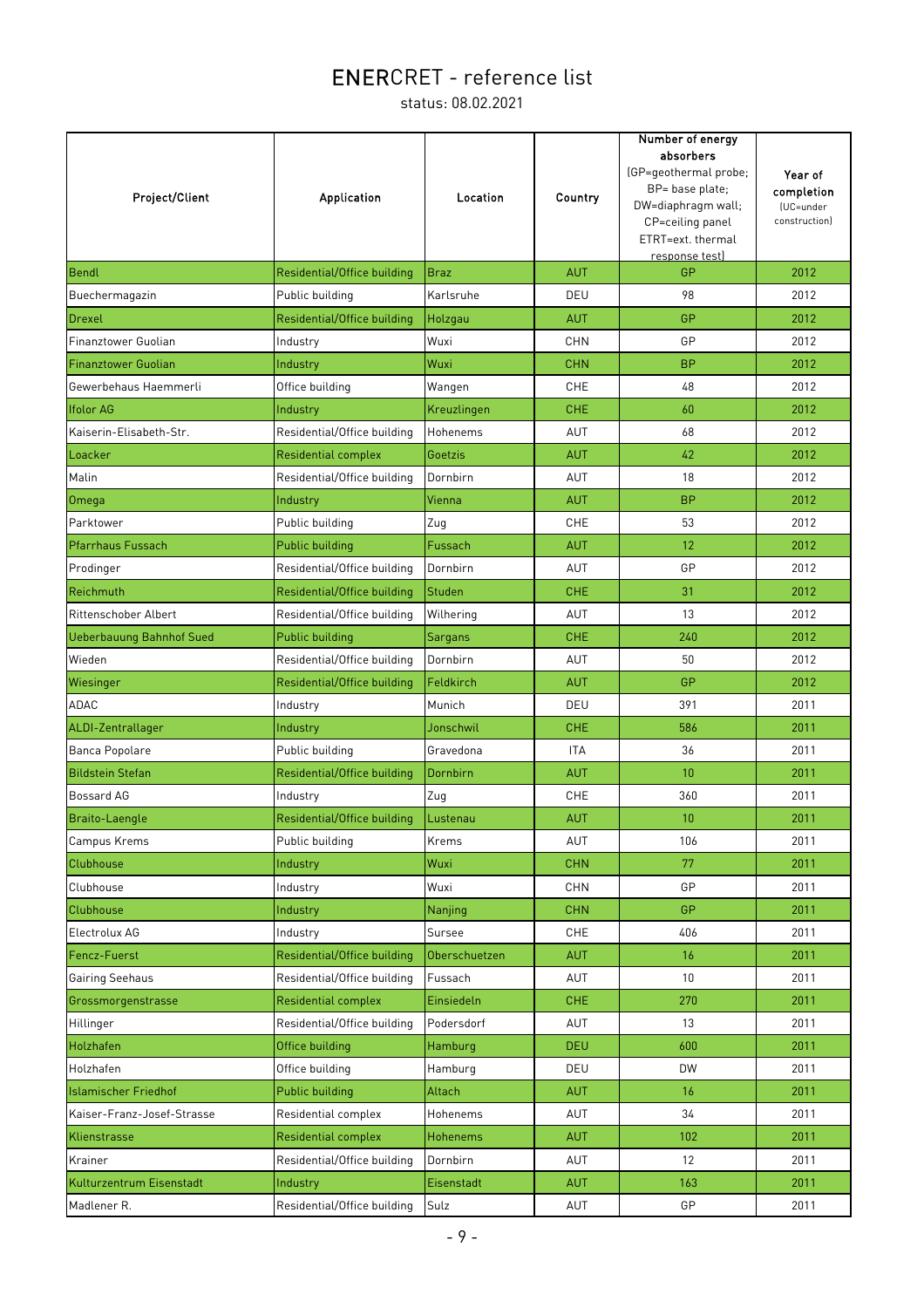| Project/Client                     | Application                 | Location             | Country    | Number of energy<br>absorbers<br>(GP=geothermal probe;<br>BP= base plate;<br>DW=diaphragm wall;<br>CP=ceiling panel<br>ETRT=ext. thermal<br>response test) | Year of<br>completion<br>(UC=under<br>construction) |
|------------------------------------|-----------------------------|----------------------|------------|------------------------------------------------------------------------------------------------------------------------------------------------------------|-----------------------------------------------------|
| Mercedes-Benz-Arena                | Industry                    | Stuttgart            | <b>DEU</b> | <b>BP</b>                                                                                                                                                  | 2011                                                |
| Neudorfer                          | Residential/Office building | Koblach              | AUT        | 26                                                                                                                                                         | 2011                                                |
| Piazza Meschio                     | Industry                    | Vittorio Veneto      | <b>ITA</b> | 90                                                                                                                                                         | 2011                                                |
| Renz                               | Residential/Office building | Dornbirn             | AUT        | $\overline{7}$                                                                                                                                             | 2011                                                |
| Rothenthurm                        | Residential complex         | Rothenthurm          | <b>CHE</b> | 54                                                                                                                                                         | 2011                                                |
| Segelhafen Neusiedl, Haus 1.01     | Public building             | Neusiedl             | AUT        | 27                                                                                                                                                         | 2011                                                |
| Segelhafen Neusiedl, Haus 2.11     | Public building             | <b>Neusiedl</b>      | <b>AUT</b> | 16                                                                                                                                                         | 2011                                                |
| Segelhafen Neusiedl, Haus 2.14     | Public building             | Neusiedl             | AUT        | 24                                                                                                                                                         | 2011                                                |
| Sieber                             | Residential/Office building | Hard                 | <b>AUT</b> | 10                                                                                                                                                         | 2011                                                |
| Sparl                              | Residential/Office building | Hard                 | AUT        | 14                                                                                                                                                         | 2011                                                |
| Spital Wuhan                       | Health & Care building      | Wuhan                | <b>CHN</b> | 464                                                                                                                                                        | 2011                                                |
| Verwaltungszentrum Oberer Graben   | Public building             | St. Gallen           | CHE        | 56                                                                                                                                                         | 2011                                                |
| Villa Kahlenberg                   | Residential/Office building | Vienna               | <b>AUT</b> | GP                                                                                                                                                         | 2011                                                |
| Zech                               | Residential/Office building | Frastanz             | AUT        | GP                                                                                                                                                         | 2011                                                |
| Adlassnig Joerg                    | Residential/Office building | Rankweil             | <b>AUT</b> | GP                                                                                                                                                         | 2010                                                |
| Adlassnig Regine                   | Residential/Office building | Rankweil             | AUT        | GP                                                                                                                                                         | 2010                                                |
| <b>Adlassnig Rudolf</b>            | Residential/Office building | Rankweil             | <b>AUT</b> | GP                                                                                                                                                         | 2010                                                |
| Alfons-Kern-School                 | Public building             | Pforzheim            | DEU        | <b>BP</b>                                                                                                                                                  | 2010                                                |
| <b>ALPLA Werke</b>                 | Industry                    | Hard                 | <b>AUT</b> | 82                                                                                                                                                         | 2010                                                |
| <b>BBI Airport</b>                 | Public building             | Berlin               | DEU        | 318                                                                                                                                                        | 2010                                                |
| Bentele                            | Residential/Office building | <b>Hohenems</b>      | <b>AUT</b> | 18                                                                                                                                                         | 2010                                                |
| Bischofberger                      | Residential/Office building | Bludenz              | AUT        | 20                                                                                                                                                         | 2010                                                |
| Delladio                           | <b>Residential complex</b>  | Fussach              | <b>AUT</b> | 38                                                                                                                                                         | 2010                                                |
| Fetty                              | Residential/Office building | Lustenau             | AUT        | 75                                                                                                                                                         | 2010                                                |
| Hafengebaeude                      | Public building             | <b>Bregenz</b>       | <b>AUT</b> | 55                                                                                                                                                         | 2010                                                |
| Health & Care building Valle Belbo | Health & Care building      | Nizza Monferrato     | <b>ITA</b> | 450                                                                                                                                                        | 2010                                                |
| Intercheese AG                     | Industry                    | Beromuenster         | <b>CHE</b> | 180                                                                                                                                                        | 2010                                                |
| Jovicic                            | Residential/Office building | Dornbirn             | AUT        | 12                                                                                                                                                         | 2010                                                |
| Jugendhaus                         | Public building             | <b>Bad Cannstatt</b> | <b>DEU</b> | 205                                                                                                                                                        | 2010                                                |
| Kaeppeler                          | Residential/Office building | Dornbirn             | AUT        | 25                                                                                                                                                         | 2010                                                |
| Kompetenzzentrum M02               | Public building             | <b>Berlin</b>        | <b>DEU</b> | <b>DW</b>                                                                                                                                                  | 2010                                                |
| Ly Bianca                          | Residential/Office building | Koblach              | AUT        | 10                                                                                                                                                         | 2010                                                |
| Malli                              | Residential/Office building | Koblach              | <b>AUT</b> | 8                                                                                                                                                          | 2010                                                |
| Oberstufen-Gymnasium               | Public building             | Neulengbach          | AUT        | GP                                                                                                                                                         | 2010                                                |
| Pecoraro                           | Residential/Office building | <b>Bludenz</b>       | AUT        | GP                                                                                                                                                         | 2010                                                |
| Pfanner                            | Residential/Office building | Koblach              | AUT        | 10 <sup>1</sup>                                                                                                                                            | 2010                                                |
| <b>Pfanner Claudia</b>             | Residential/Office building | Koblach              | <b>AUT</b> | 10                                                                                                                                                         | 2010                                                |
| Pichler                            | Residential/Office building | Wolfurt              | AUT        | 10                                                                                                                                                         | 2010                                                |
| <b>Rein Electronic</b>             | Industry                    | Hohenems             | <b>AUT</b> | 67                                                                                                                                                         | 2010                                                |
| Residenz Maeser                    | Residential/Office building | Dornbirn             | AUT        | GP                                                                                                                                                         | 2010                                                |
| Rusch                              | Residential/Office building | Dornbirn             | <b>AUT</b> | 10 <sup>°</sup>                                                                                                                                            | 2010                                                |
| Samonig                            | Residential/Office building | Faak am See          | AUT        | 6                                                                                                                                                          | 2010                                                |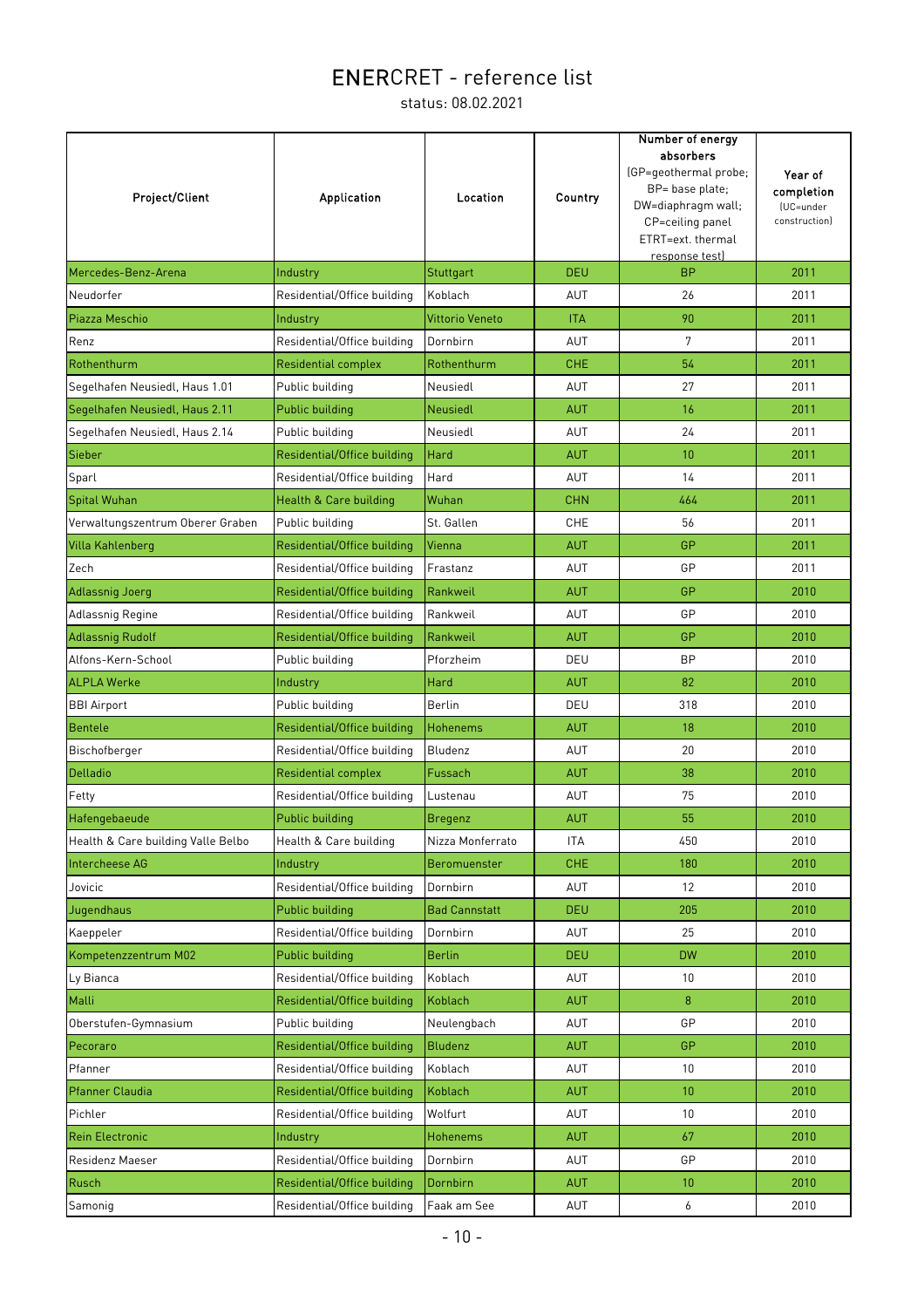| Project/Client                      | Application                 | <b>Location</b>   | Country    | Number of energy<br>absorbers<br>(GP=geothermal probe;<br>BP= base plate;<br>DW=diaphragm wall;<br>CP=ceiling panel<br>ETRT=ext. thermal<br>response test) | Year of<br>completion<br>(UC=under<br>construction) |
|-------------------------------------|-----------------------------|-------------------|------------|------------------------------------------------------------------------------------------------------------------------------------------------------------|-----------------------------------------------------|
| Schetzer                            | Residential/Office building | <b>Batschuns</b>  | <b>AUT</b> | GP                                                                                                                                                         | 2010                                                |
| <b>Siemens City</b>                 | Industry                    | Vienna            | <b>AUT</b> | 122                                                                                                                                                        | 2010                                                |
| <b>Station Simmering</b>            | Public building             | Simmering         | <b>AUT</b> | GP                                                                                                                                                         | 2010                                                |
| Tang                                | Residential/Office building | Chengdu           | <b>CHN</b> | GP                                                                                                                                                         | 2010                                                |
| Town-Town                           | Office building             | Vienna            | <b>AUT</b> | <b>BP</b>                                                                                                                                                  | 2010                                                |
| U-Bahnstation Suedtirolerplatz      | Public building             | Vienna            | <b>AUT</b> | 33                                                                                                                                                         | 2010                                                |
| U-Bahnstation Suedtirolerplatz      | Public building             | Vienna            | <b>AUT</b> | GP                                                                                                                                                         | 2010                                                |
| Umlaufanlage Naegelebau             | Industry                    | Roethis           | AUT        | 256                                                                                                                                                        | 2010                                                |
| <b>Uniga Praterstrasse</b>          | Public building             | Vienna            | <b>AUT</b> | $BP + DW$                                                                                                                                                  | 2010                                                |
| Villa Shanghai                      | Residential/Office building | Shanghai          | <b>CHN</b> | GP                                                                                                                                                         | 2010                                                |
| Zwerger                             | Residential/Office building | Wolfurt           | <b>AUT</b> | 14                                                                                                                                                         | 2010                                                |
| Alfons-Kern-School                  | Public building             | Pforzheim         | DEU        | 128                                                                                                                                                        | 2009                                                |
| <b>Apolonio Morales</b>             | Industry                    | Madrid            | <b>ESP</b> | 23                                                                                                                                                         | 2009                                                |
| Auzinger                            | Residential/Office building | Feldkirch         | AUT        | GP                                                                                                                                                         | 2009                                                |
| <b>Blattur</b>                      | Residential complex         | Goetzis           | <b>AUT</b> | 46                                                                                                                                                         | 2009                                                |
| Buerohauserweiterung Naegelebau     | Public building             | Roethis           | <b>AUT</b> | 49                                                                                                                                                         | 2009                                                |
| Etablissement Cantonal d'assurances | Industry                    | Yverdon-les-Bains | <b>CHE</b> | 60                                                                                                                                                         | 2009                                                |
| Gajic                               | Residential/Office building | Hohenems          | AUT        | 13                                                                                                                                                         | 2009                                                |
| Hundelskai 92                       | Industry                    | Vienna            | <b>AUT</b> | <b>DW</b>                                                                                                                                                  | 2009                                                |
| <b>ISTA</b>                         | Industry                    | Klosterneuburg    | AUT        | GP                                                                                                                                                         | 2009                                                |
| <b>Kesselbau Sutterluety</b>        | Industry                    | Hard              | <b>AUT</b> | 24                                                                                                                                                         | 2009                                                |
| Klienstrasse                        | Residential complex         | Hohenems          | AUT        | 37                                                                                                                                                         | 2009                                                |
| Konzett                             | Residential/Office building | Fontanella        | <b>AUT</b> | GP                                                                                                                                                         | 2009                                                |
| Madlener A.                         | Residential/Office building | Sulz              | AUT        | GP                                                                                                                                                         | 2009                                                |
| Molzbichler                         | Residential/Office building | Vienna            | <b>AUT</b> | GP                                                                                                                                                         | 2009                                                |
| Nordbahnhof                         | Public building             | Vienna            | AUT        | <b>BP</b>                                                                                                                                                  | 2009                                                |
| Offsetdruckerei                     | Industry                    | Schwarzach        | <b>AUT</b> | <b>GP</b>                                                                                                                                                  | 2009                                                |
| Prisma AG                           | Office building             | Steinhausen       | <b>CHE</b> | 212                                                                                                                                                        | 2009                                                |
| Remise Rudolfsheim                  | Residential/Office building | Vienna            | <b>AUT</b> | GP                                                                                                                                                         | 2009                                                |
| Schaennisstrasse                    | Residential complex         | Feldkirch         | AUT        | GP                                                                                                                                                         | 2009                                                |
| Strabag                             | Office building             | <b>Bratislava</b> | <b>SVK</b> | GP                                                                                                                                                         | 2009                                                |
| Tockner                             | Residential/Office building | Koblach           | AUT        | 26                                                                                                                                                         | 2009                                                |
| <b>Walser Mathias/Sonja</b>         | Residential/Office building | Frastanz          | <b>AUT</b> | GP                                                                                                                                                         | 2009                                                |
| Wratzfeld                           | Office building             | Dornbirn          | AUT        | GP                                                                                                                                                         | 2009                                                |
| Abbrederis                          | Residential/Office building | Rankweil          | <b>AUT</b> | GP                                                                                                                                                         | 2008                                                |
| ALDI-Zentrallager                   | Industry                    | Domdidier         | <b>CHE</b> | 378                                                                                                                                                        | 2008                                                |
| <b>Bale Juergen</b>                 | Residential/Office building | <b>Satteins</b>   | <b>AUT</b> | GP                                                                                                                                                         | 2008                                                |
| Bauer Maschinenbau                  | Industry                    | Schrobenhausen    | DEU        | GP                                                                                                                                                         | 2008                                                |
| Boehnel                             | Residential/Office building | Dornbirn          | <b>AUT</b> | 10 <sup>°</sup>                                                                                                                                            | 2008                                                |
| Buchgeher                           | Residential/Office building | Leonding          | AUT        | GP                                                                                                                                                         | 2008                                                |
| Burger                              | Residential/Office building | <b>Vandans</b>    | <b>AUT</b> | GP                                                                                                                                                         | 2008                                                |
| Burtscher                           | Residential/Office building | Satteins          | AUT        | GP                                                                                                                                                         | 2008                                                |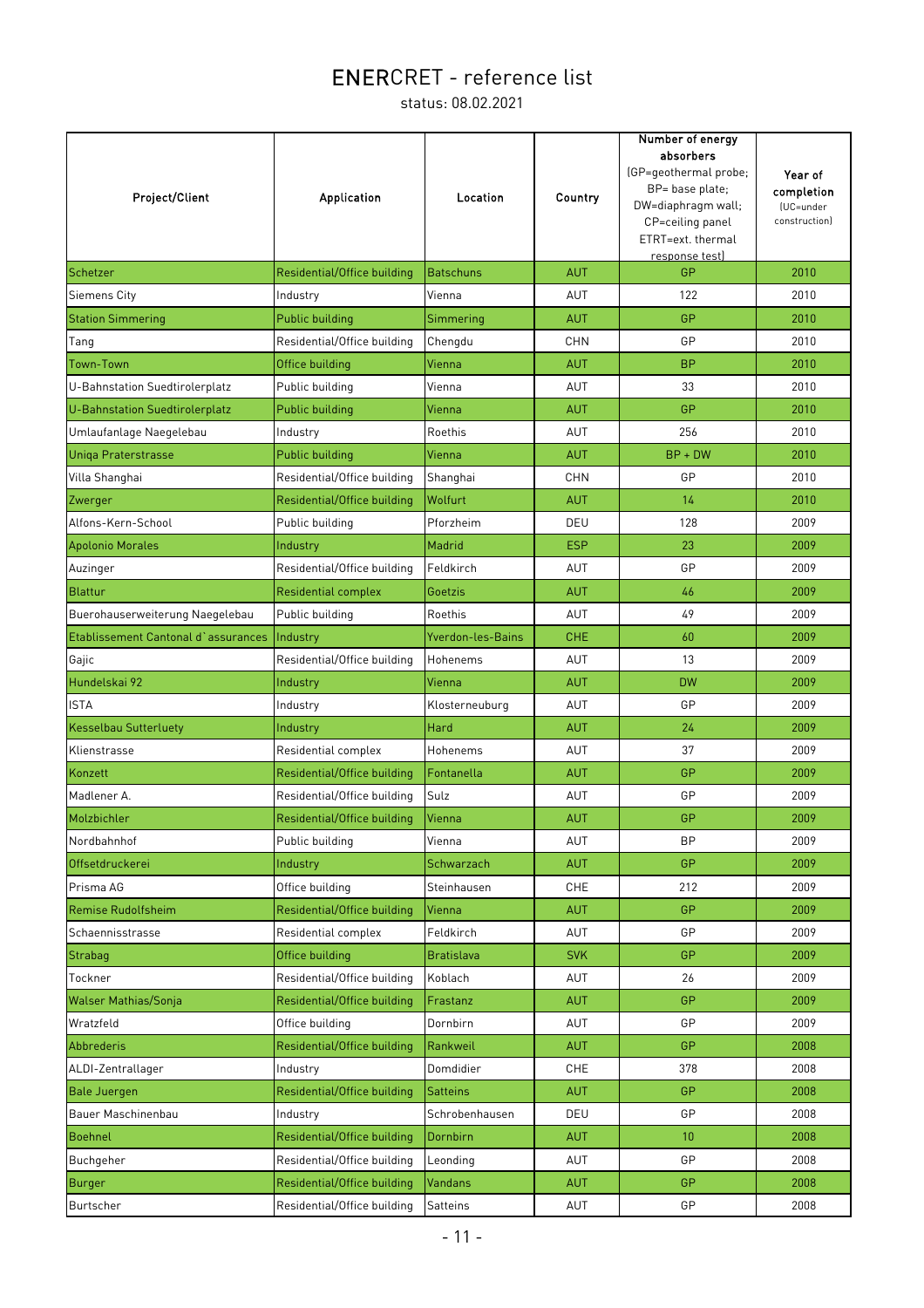| Project/Client                   | <b>Application</b>          | Location               | Country    | Number of energy<br>absorbers<br>(GP=geothermal probe;<br>BP= base plate;<br>DW=diaphragm wall;<br>CP=ceiling panel<br>ETRT=ext. thermal<br>response test) | Year of<br>completion<br>(UC=under<br>construction) |
|----------------------------------|-----------------------------|------------------------|------------|------------------------------------------------------------------------------------------------------------------------------------------------------------|-----------------------------------------------------|
| <b>Dalham Hall Stud</b>          | Industry                    | <b>New Market</b>      | <b>GB</b>  | 147                                                                                                                                                        | 2008                                                |
| Dinc Yigit residential building  | Industry                    | Fussach                | AUT        | 16                                                                                                                                                         | 2008                                                |
| Dobler                           | Residential/Office building | <b>Satteins</b>        | <b>AUT</b> | GP                                                                                                                                                         | 2008                                                |
| Dorn-Moosbrugger                 | Residential/Office building | Hard                   | AUT        | 12                                                                                                                                                         | 2008                                                |
| <b>EHL, Company</b>              | Office building             | Koblenz                | <b>DEU</b> | GP                                                                                                                                                         | 2008                                                |
| Eibesbrunn                       | Residential complex         | Eibesbrunn             | AUT        | 41                                                                                                                                                         | 2008                                                |
| <b>Element West</b>              | Industry                    | Dornbirn               | <b>AUT</b> | 80                                                                                                                                                         | 2008                                                |
| Europaeische Zentralbank         | Public building             | Frankfurt              | DEU        | 72                                                                                                                                                         | 2008                                                |
| Eurotours                        | Industry                    | Kitzbuehel             | <b>AUT</b> | 310                                                                                                                                                        | 2008                                                |
| EWB-Lustenau                     | Industry                    | Lustenau               | AUT        | 150                                                                                                                                                        | 2008                                                |
| Fabrica de Paineis               | Industry                    | Moura                  | <b>PRT</b> | GP                                                                                                                                                         | 2008                                                |
| Fasswald                         | Residential/Office building | Maeder                 | AUT        | GP                                                                                                                                                         | 2008                                                |
| Feyertag                         | Residential/Office building | Klagenfurt             | <b>AUT</b> | 9                                                                                                                                                          | 2008                                                |
| Frei                             | Residential/Office building | <b>Nueziders</b>       | <b>AUT</b> | GP                                                                                                                                                         | 2008                                                |
| Fridericanum                     | Industry                    | <b>Kassel</b>          | <b>DEU</b> | GP                                                                                                                                                         | 2008                                                |
| Georg-Schleh-Weg                 | Residential complex         | Hohenems               | AUT        | 82                                                                                                                                                         | 2008                                                |
| Grimmingtherme                   | Industry                    | <b>Bad Mitterndorf</b> | <b>AUT</b> | 400                                                                                                                                                        | 2008                                                |
| Hartmann                         | Residential/Office building | Bisamberg              | AUT        | 12                                                                                                                                                         | 2008                                                |
| <b>Hassler</b>                   | Residential/Office building | Dornbirn               | <b>AUT</b> | 14                                                                                                                                                         | 2008                                                |
| Health & Care building de Mollet | Health & Care building      | Mollet                 | <b>ESP</b> | GP                                                                                                                                                         | 2008                                                |
| <b>Hellbrunnenstrasse</b>        | <b>Residential complex</b>  | <b>Hohenems</b>        | <b>AUT</b> | 36                                                                                                                                                         | 2008                                                |
| Hoess                            | Residential/Office building | Hohenems               | AUT        | 10                                                                                                                                                         | 2008                                                |
| Hofer                            | Residential/Office building | Kritzendorf            | <b>AUT</b> | 20                                                                                                                                                         | 2008                                                |
| Hollerer                         | Residential/Office building | Dornbirn               | AUT        | 14                                                                                                                                                         | 2008                                                |
| <b>Hypo Investment Bank</b>      | Public building             | <b>Bendern</b>         | LIE        | 147                                                                                                                                                        | 2008                                                |
| <b>ILC</b>                       | Industry                    | Heidelberg             | DEU        | GP                                                                                                                                                         | 2008                                                |
| <b>Isele</b>                     | Residential/Office building | Kennelbach             | <b>AUT</b> | GP                                                                                                                                                         | 2008                                                |
| Kaiserstrund                     | Residential complex         | Lochau                 | AUT        | 32                                                                                                                                                         | 2008                                                |
| Knecht-Malin                     | Residential/Office building | Sulz                   | <b>AUT</b> | <b>GP</b>                                                                                                                                                  | 2008                                                |
| Koeb                             | Residential/Office building | Nueziders              | AUT        | GP                                                                                                                                                         | 2008                                                |
| Koechle                          | Residential/Office building | <b>Roethis</b>         | <b>AUT</b> | <b>GP</b>                                                                                                                                                  | 2008                                                |
| Kuenz-Lehner                     | Residential/Office building | Hard                   | AUT        | GP                                                                                                                                                         | 2008                                                |
| Kutzer                           | Residential/Office building | Dornbirn               | <b>AUT</b> | GP                                                                                                                                                         | 2008                                                |
| Lederer                          | Residential/Office building | Seekirchen             | AUT        | 14                                                                                                                                                         | 2008                                                |
| Lorenz                           | Residential/Office building | Goefis                 | <b>AUT</b> | GP                                                                                                                                                         | 2008                                                |
| Luger                            | Residential/Office building | Dornbirn               | AUT        | 9                                                                                                                                                          | 2008                                                |
| <b>Marty Korrosionsschutz AG</b> | Industry                    | Jona                   | <b>CHE</b> | 22                                                                                                                                                         | 2008                                                |
| Maschinenbau Bauer               | Industry                    | Aresing                | DEU        | GP                                                                                                                                                         | 2008                                                |
| Mayer                            | Residential/Office building | Goefis                 | <b>AUT</b> | GP                                                                                                                                                         | 2008                                                |
| Mostviertelklinikum              | Health & Care building      | Melk                   | AUT        | <b>BP</b>                                                                                                                                                  | 2008                                                |
| MP5-Zimm                         | Office building             | Lustenau               | <b>AUT</b> | 100                                                                                                                                                        | 2008                                                |
| Museum Liaunig                   | Public building             | Neuhaus                | AUT        | GP                                                                                                                                                         | 2008                                                |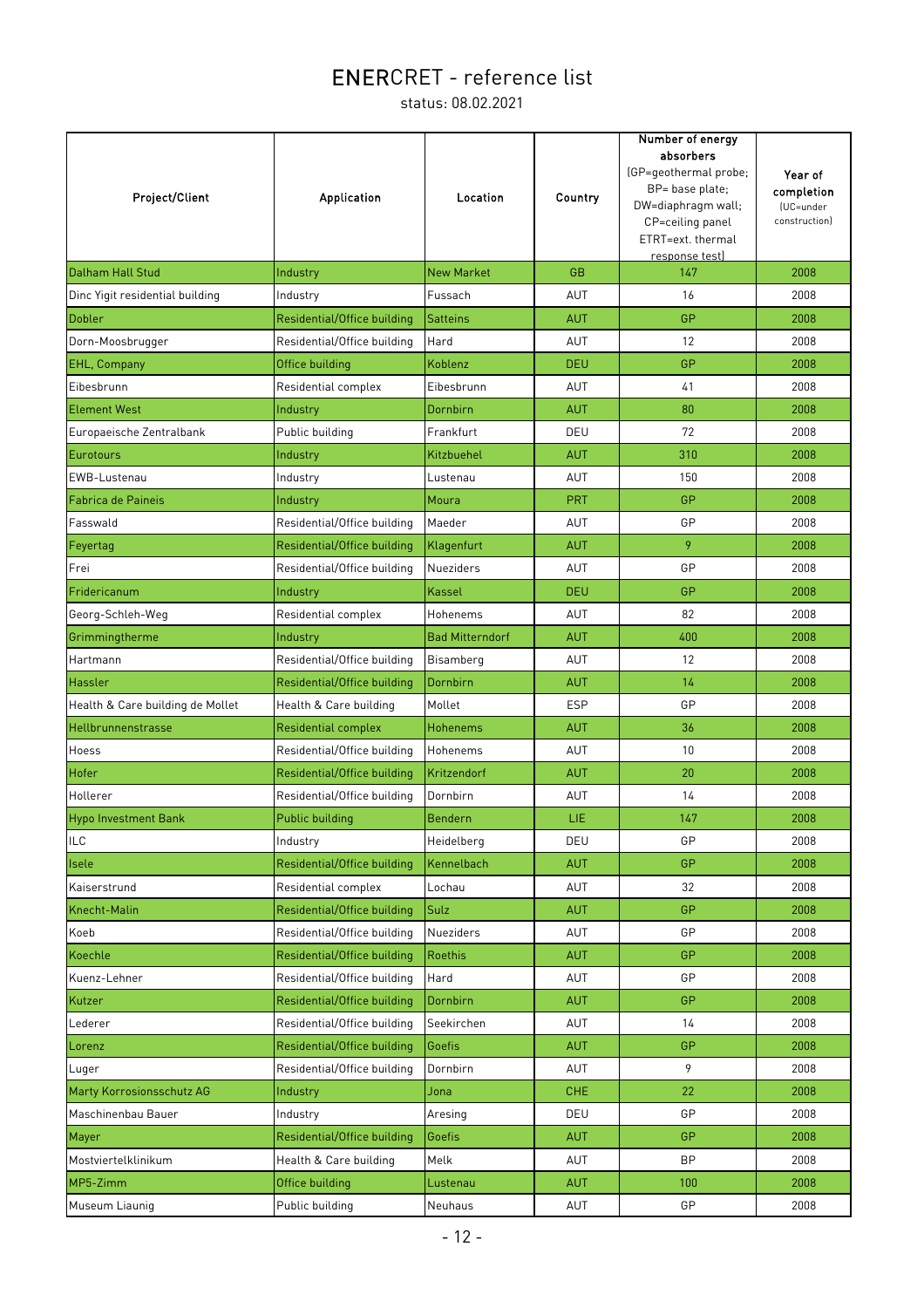| Project/Client                        | <b>Application</b>          | Location          | Country    | Number of energy<br>absorbers<br>(GP=geothermal probe;<br>BP= base plate;<br>DW=diaphragm wall;<br>CP=ceiling panel<br>ETRT=ext. thermal<br>response test) | Year of<br>completion<br>(UC=under<br>construction) |
|---------------------------------------|-----------------------------|-------------------|------------|------------------------------------------------------------------------------------------------------------------------------------------------------------|-----------------------------------------------------|
| Nuernbergstrasse                      | Office building             | Ansbach           | <b>DEU</b> | 107                                                                                                                                                        | 2008                                                |
| Pflegeheim                            | Health & Care building      | Goeppingen        | DEU        | 149                                                                                                                                                        | 2008                                                |
| Psychiatrische Klinik                 | Health & Care building      | Tuebingen         | <b>DEU</b> | 85                                                                                                                                                         | 2008                                                |
| Ravensburg                            | Residential complex         | Ravensburg        | DEU        | GP                                                                                                                                                         | 2008                                                |
| <b>Reifen Forster</b>                 | Industry                    | Lauterach         | <b>AUT</b> | GP                                                                                                                                                         | 2008                                                |
| Reitanlage Duenser                    | Industry                    | Rankweil          | AUT        | 20                                                                                                                                                         | 2008                                                |
| Reiter                                | Residential/Office building | Vienna            | <b>AUT</b> | GP                                                                                                                                                         | 2008                                                |
| Residential building                  | Residential/Office building | Sieghartskirchen  | <b>AUT</b> | GP                                                                                                                                                         | 2008                                                |
| Ruemmele                              | Residential/Office building | Dornbirn          | <b>AUT</b> | 14                                                                                                                                                         | 2008                                                |
| Schuler                               | Residential/Office building | Dornbirn          | AUT        | 12                                                                                                                                                         | 2008                                                |
| Schwarzenbergplatz                    | Residential/Office building | Vienna            | <b>AUT</b> | <b>DW</b>                                                                                                                                                  | 2008                                                |
| Schwefel 91                           | Public building             | Dornbirn          | AUT        | 291                                                                                                                                                        | 2008                                                |
| <b>Skyline</b>                        | Industry                    | Vienna            | <b>AUT</b> | $BP + DW$                                                                                                                                                  | 2008                                                |
| Sohm                                  | Residential/Office building | Alberschwende     | <b>AUT</b> | GP                                                                                                                                                         | 2008                                                |
| Sonderegger                           | Residential/Office building | Viktorsberg       | <b>AUT</b> | GP                                                                                                                                                         | 2008                                                |
| Spirig Walter                         | Residential complex         | Balgach           | CHE        | 34                                                                                                                                                         | 2008                                                |
| Staufenweg                            | <b>Residential complex</b>  | Hard              | <b>AUT</b> | 26                                                                                                                                                         | 2008                                                |
| Stoll-Loof                            | Residential/Office building | Starnberg         | AUT        | 24                                                                                                                                                         | 2008                                                |
| Strabag                               | Industry                    | Leipzig           | <b>DEU</b> | GP                                                                                                                                                         | 2008                                                |
| <b>Strandbuffet Zotz</b>              | Industry                    | Haldensee         | AUT        | 29                                                                                                                                                         | 2008                                                |
| Sutterluety                           | Industry                    | Schwarzach        | <b>AUT</b> | 15                                                                                                                                                         | 2008                                                |
| t.i.m.e port                          | Industry                    | Bremerhaven       | DEU        | 67                                                                                                                                                         | 2008                                                |
| Tomek                                 | Residential/Office building | Feldkirch         | <b>AUT</b> | GP                                                                                                                                                         | 2008                                                |
| Toplak                                | Residential/Office building | Lauterach         | AUT        | GP                                                                                                                                                         | 2008                                                |
| Vodopivec Herlinde                    | Residential/Office building | <b>Hohenems</b>   | <b>AUT</b> | GP                                                                                                                                                         | 2008                                                |
| Vogt                                  | Residential/Office building | Zwischenwasser    | AUT        | GP                                                                                                                                                         | 2008                                                |
| Weis                                  | Residential/Office building | <b>Mattsee</b>    | <b>AUT</b> | 26                                                                                                                                                         | 2008                                                |
| Widl                                  | Residential/Office building | Baden near Vienna | AUT        | 12                                                                                                                                                         | 2008                                                |
| <b>Wild Andreas and Klement Roman</b> | Residential/Office building | Grossharras       | <b>AUT</b> | <b>GP</b>                                                                                                                                                  | 2008                                                |
| Wolfvision                            | Industry                    | Klaus             | AUT        | 100                                                                                                                                                        | 2008                                                |
| Ameri                                 | Residential/Office building | Hohenberg         | <b>AUT</b> | GP                                                                                                                                                         | 2007                                                |
| Benzer                                | Residential/Office building | Hohenems          | AUT        | 16                                                                                                                                                         | 2007                                                |
| <b>BMJ</b> Familienstiftung           | Public building             | <b>Balzers</b>    | LIE.       | <b>BP</b>                                                                                                                                                  | 2007                                                |
| Boesch                                | Residential/Office building | Lustenau          | AUT        | 16                                                                                                                                                         | 2007                                                |
| <b>Buetler</b>                        | Residential complex         | Sargans           | CHE        | 66                                                                                                                                                         | 2007                                                |
| Duerne 1+2                            | Residential complex         | Koblach           | AUT        | 90                                                                                                                                                         | 2007                                                |
| Elektror, Company                     | Industry                    | <b>Ostfildern</b> | <b>DEU</b> | 108                                                                                                                                                        | 2007                                                |
| Emile Egger & Cie. SA                 | Industry                    | Wangen            | <b>CHE</b> | 38                                                                                                                                                         | 2007                                                |
| <b>Energie AG</b>                     | Industry                    | Linz              | <b>AUT</b> | 90                                                                                                                                                         | 2007                                                |
| Enz                                   | Residential/Office building | Dornbirn          | AUT        | 14                                                                                                                                                         | 2007                                                |
| <b>EWBN, Company</b>                  | Industry                    | <b>Brig</b>       | <b>CHE</b> | 60                                                                                                                                                         | 2007                                                |
| Fairmotel                             | Hotel                       | Dornbirn          | AUT        | 204                                                                                                                                                        | 2007                                                |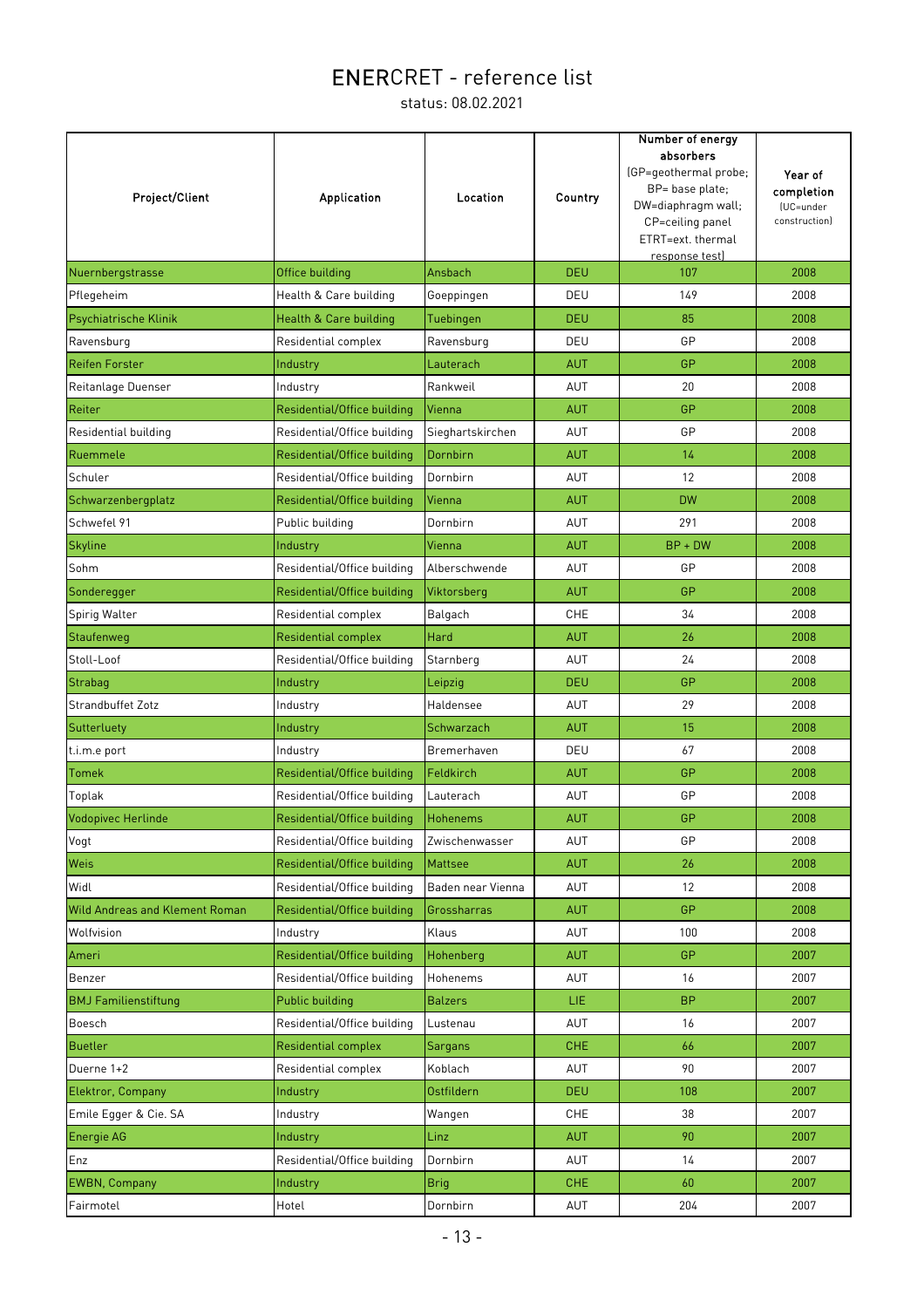| Project/Client                 | Application                 | Location            | Country    | Number of energy<br>absorbers<br>(GP=geothermal probe;<br>BP= base plate;<br>DW=diaphragm wall;<br>CP=ceiling panel<br>ETRT=ext. thermal<br>response test) | Year of<br>completion<br>(UC=under<br>construction) |
|--------------------------------|-----------------------------|---------------------|------------|------------------------------------------------------------------------------------------------------------------------------------------------------------|-----------------------------------------------------|
| <b>Fraunhofer Institut</b>     | Public building             | Ilmenau             | <b>DEU</b> | GP                                                                                                                                                         | 2007                                                |
| Fraunhofer Institut            | Public building             | Ilmenau             | DEU        | GP                                                                                                                                                         | 2007                                                |
| Garage Windlin                 | Industry                    | Kerns               | <b>CHE</b> | 19                                                                                                                                                         | 2007                                                |
| Gasthaus Kroenele              | Hotel                       | Lustenau            | AUT        | 176                                                                                                                                                        | 2007                                                |
| Gemeinde Kurtinig              | Office building             | <b>Brixen</b>       | <b>ITA</b> | 89                                                                                                                                                         | 2007                                                |
| Gerstel, Company               | Office building             | Muehlheim a. d. Ruh | DEU        | GP                                                                                                                                                         | 2007                                                |
| Gubenscheck                    | Residential/Office building | <b>Hohenems</b>     | <b>AUT</b> | 14                                                                                                                                                         | 2007                                                |
| Guenterseder                   | Residential/Office building | Unterweitersdorf    | AUT        | 12                                                                                                                                                         | 2007                                                |
| Herburger Reisen               | Industry                    | Dornbirn            | <b>AUT</b> | 28                                                                                                                                                         | 2007                                                |
| Hilbe                          | Residential/Office building | Dornbirn            | <b>AUT</b> | 14                                                                                                                                                         | 2007                                                |
| Huemer                         | Residential/Office building | <b>Bad Aussee</b>   | <b>AUT</b> | 28                                                                                                                                                         | 2007                                                |
| Infineon                       | Industry                    | Villach             | <b>AUT</b> | 440                                                                                                                                                        | 2007                                                |
| Innovationszentrum             | Industry                    | Weiz                | <b>AUT</b> | GP                                                                                                                                                         | 2007                                                |
| Jahngasse                      | Residential complex         | Dornbirn            | AUT        | GP                                                                                                                                                         | 2007                                                |
| Janssen Pharmaceutica          | Health & Care building      | Geel                | <b>BEL</b> | 113                                                                                                                                                        | 2007                                                |
| Juen                           | Residential/Office building | Dornbirn            | AUT        | 12                                                                                                                                                         | 2007                                                |
| Kalmar                         | Residential/Office building | Klagenfurt          | <b>AUT</b> | 120                                                                                                                                                        | 2007                                                |
| Kammelweg                      | Residential complex         | Vienna              | AUT        | <b>BP</b>                                                                                                                                                  | 2007                                                |
| Karch-Schneider                | Residential/Office building | <b>Hohenems</b>     | <b>AUT</b> | 20                                                                                                                                                         | 2007                                                |
| Kleinmoos                      | Residential complex         | Andelsbuch          | AUT        | 40                                                                                                                                                         | 2007                                                |
| Kreyer                         | Residential/Office building | Rankweil            | <b>AUT</b> | GP                                                                                                                                                         | 2007                                                |
| Marte-Denz                     | Residential/Office building | Sulz                | AUT        | GP                                                                                                                                                         | 2007                                                |
| Megabaumax                     | Industry                    | Dornbirn            | <b>AUT</b> | 618                                                                                                                                                        | 2007                                                |
| Megabaumax                     | Industry                    | Wels                | AUT        | GP                                                                                                                                                         | 2007                                                |
| Megabaumax                     | Industry                    | Wels                | <b>AUT</b> | <b>BP</b>                                                                                                                                                  | 2007                                                |
| Melmer                         | Residential/Office building | Dornbirn            | AUT        | 16                                                                                                                                                         | 2007                                                |
| Messnergut                     | Residential complex         | Dornbirn            | <b>AUT</b> | 44                                                                                                                                                         | 2007                                                |
| Milovanovic                    | Residential/Office building | Hohenems            | AUT        | 12                                                                                                                                                         | 2007                                                |
| Oberhofer                      | Residential/Office building | Finkenstein         | <b>AUT</b> | 15                                                                                                                                                         | 2007                                                |
| Raid                           | Residential/Office building | Schwarzach          | AUT        | 12                                                                                                                                                         | 2007                                                |
| S. Oliver                      | Industry                    | Rottendorf          | <b>DEU</b> | GP                                                                                                                                                         | 2007                                                |
| Scheifinger                    | Residential/Office building | Dornbirn            | AUT        | 14                                                                                                                                                         | 2007                                                |
| Schwemberger                   | Residential/Office building | Lustenau            | <b>AUT</b> | 16                                                                                                                                                         | 2007                                                |
| Selina Immobilien              | Industry                    | Mondsee             | AUT        | 99                                                                                                                                                         | 2007                                                |
| Simonow                        | Residential/Office building | Hohenems            | <b>AUT</b> | 14                                                                                                                                                         | 2007                                                |
| Spalt                          | Residential/Office building | Koblach             | AUT        | GP                                                                                                                                                         | 2007                                                |
| Steinbacher                    | Residential/Office building | Balgach             | CHE        | 16                                                                                                                                                         | 2007                                                |
| Sutter                         | Residential/Office building | Hohenems            | AUT        | 13                                                                                                                                                         | 2007                                                |
| Walch                          | Residential/Office building | Rankweil            | <b>AUT</b> | GP                                                                                                                                                         | 2007                                                |
| Wirtschaftsfoerderungsinstitut | Public building             | Dornbirn            | AUT        | 284                                                                                                                                                        | 2007                                                |
| <b>Atelier Julius Drexel</b>   | Industry                    | Hohenems            | <b>AUT</b> | 9                                                                                                                                                          | 2006                                                |
| Bahngasse                      | Residential complex         | Lustenau            | AUT        | 32                                                                                                                                                         | 2006                                                |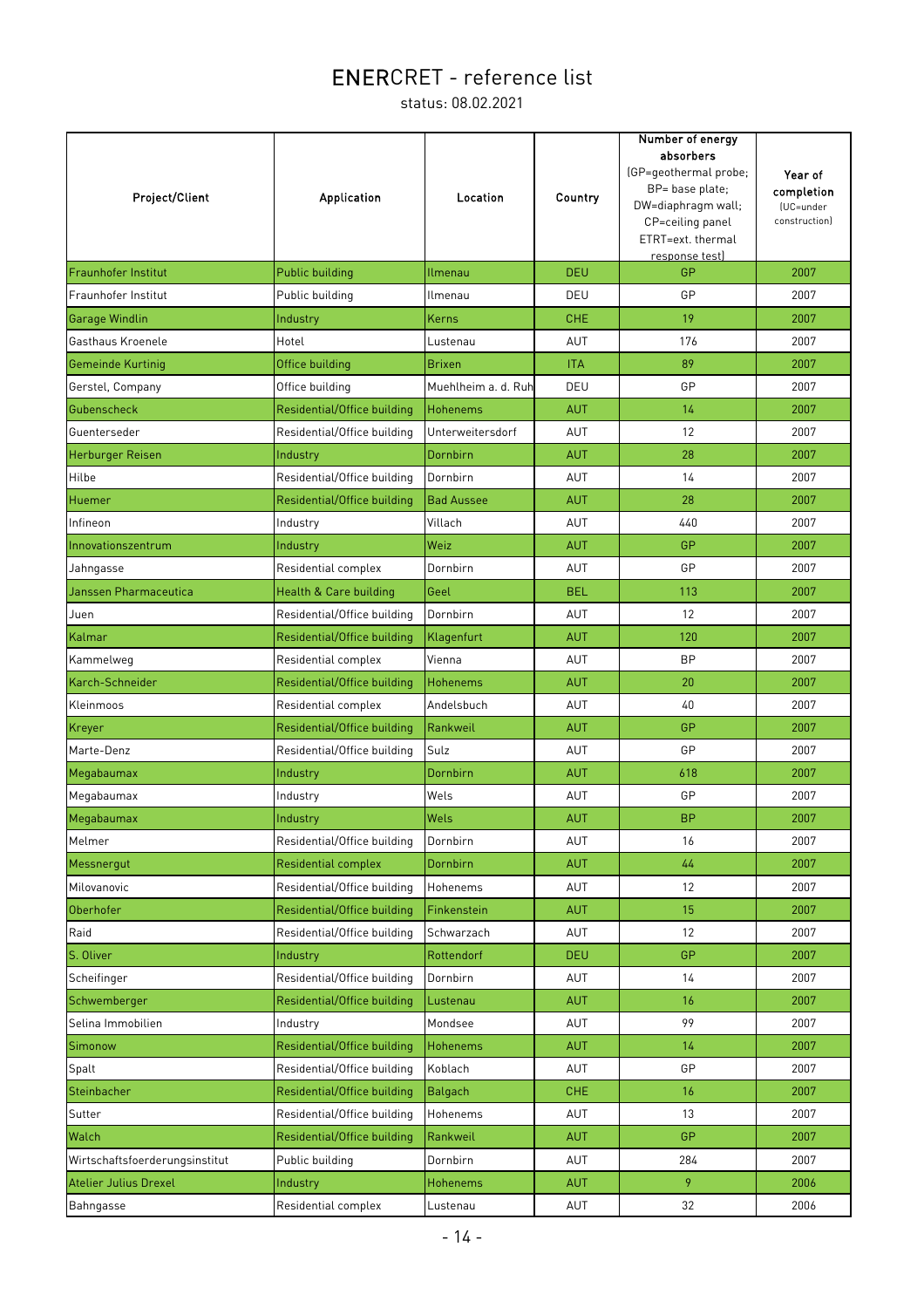| Project/Client                              | <b>Application</b>          | Location        | Country    | Number of energy<br>absorbers<br>(GP=geothermal probe;<br>BP= base plate;<br>DW=diaphragm wall;<br>CP=ceiling panel<br>ETRT=ext. thermal<br>response test) | Year of<br>completion<br>(UC=under<br>construction) |
|---------------------------------------------|-----------------------------|-----------------|------------|------------------------------------------------------------------------------------------------------------------------------------------------------------|-----------------------------------------------------|
| Duerne 6+7                                  | <b>Residential complex</b>  | Koblach         | <b>AUT</b> | 34                                                                                                                                                         | 2006                                                |
| Ebenberger                                  | Residential/Office building | Fussach         | AUT        | 10                                                                                                                                                         | 2006                                                |
| Eurospar                                    | Industry                    | <b>Hohenems</b> | <b>AUT</b> | 80                                                                                                                                                         | 2006                                                |
| Kostelac                                    | Residential/Office building | Hohenems        | AUT        | 12                                                                                                                                                         | 2006                                                |
| Laengle                                     | Residential/Office building | Viktorsberg     | <b>AUT</b> | GP                                                                                                                                                         | 2006                                                |
| Matt                                        | Residential/Office building | Rankweil        | AUT        | 32                                                                                                                                                         | 2006                                                |
| Messesporthalle                             | Public building             | Dornbirn        | <b>AUT</b> | 82                                                                                                                                                         | 2006                                                |
| Messmer                                     | Residential/Office building | Hard            | AUT        | 14                                                                                                                                                         | 2006                                                |
| <b>Pferdezuchtbetrieb Duenser</b>           | Public building             | Rankweil        | <b>AUT</b> | 26                                                                                                                                                         | 2006                                                |
| Radl                                        | Residential/Office building | Hohenems        | AUT        | 16                                                                                                                                                         | 2006                                                |
| Raiffeisenbank                              | Public building             | Graz            | <b>AUT</b> | 93                                                                                                                                                         | 2006                                                |
| Schneider                                   | Residential/Office building | Hohenems        | AUT        | 12                                                                                                                                                         | 2006                                                |
| <b>Servicestation Meusburger</b>            | Industry                    | Lingenau        | <b>AUT</b> | 26                                                                                                                                                         | 2006                                                |
| Shoppingcenter ATRIO                        | Public building             | Villach         | AUT        | 400                                                                                                                                                        | 2006                                                |
| St. Anna-Kinderkrebsforschung CCRI          | Health & Care building      | Vienna          | <b>AUT</b> | <b>DW</b>                                                                                                                                                  | 2006                                                |
| Steenberger                                 | Residential/Office building | Hoerbranz       | AUT        | 16                                                                                                                                                         | 2006                                                |
| <b>Tiktas</b>                               | Residential/Office building | Fussach         | <b>AUT</b> | 24                                                                                                                                                         | 2006                                                |
| Toyota Keusch                               | Industry                    | Tulln           | <b>AUT</b> | GP                                                                                                                                                         | 2006                                                |
| Verwaltungsgebaeude Barnim, Haus A          | Office building             | Eberswalde      | <b>DEU</b> | 127                                                                                                                                                        | 2006                                                |
| Verwaltungsgebaeude Barnim, Haus B          | Office building             | Eberswalde      | DEU        | 166                                                                                                                                                        | 2006                                                |
| Verwaltungsgebaeude Barnim, Haus C          | Office building             | Eberswalde      | <b>DEU</b> | 168                                                                                                                                                        | 2006                                                |
| Verwaltungsgebaeude Barnim, Haus D          | Office building             | Eberswalde      | DEU        | 135                                                                                                                                                        | 2006                                                |
| Volksbank                                   | Public building             | Dornbirn        | <b>AUT</b> | 90                                                                                                                                                         | 2006                                                |
| Vonier                                      | Residential/Office building | Vandans         | AUT        | GP                                                                                                                                                         | 2006                                                |
| Wagner                                      | Residential/Office building | <b>Koblach</b>  | <b>AUT</b> | 14                                                                                                                                                         | 2006                                                |
| Waldner                                     | Residential/Office building | Hohenems        | AUT        | 12                                                                                                                                                         | 2006                                                |
| Zagraijsek                                  | Residential/Office building | Hard            | <b>AUT</b> | 12                                                                                                                                                         | 2006                                                |
| Ziemann, Company                            | Industry                    | Ludwigsburg     | DEU        | GP                                                                                                                                                         | 2006                                                |
| Alge                                        | Residential/Office building | <b>Hohenems</b> | <b>AUT</b> | 18                                                                                                                                                         | 2005                                                |
| Buergersaal                                 | Public building             | Tamm            | DEU        | 21                                                                                                                                                         | 2005                                                |
| Columbus-Center                             | Public building             | Vienna          | <b>AUT</b> | 292                                                                                                                                                        | 2005                                                |
| Columbus-Center                             | Public building             | Vienna          | AUT        | <b>DW</b>                                                                                                                                                  | 2005                                                |
| <b>DMG Gildemeister, Company</b>            | Industry                    | Klaus           | <b>AUT</b> | 146                                                                                                                                                        | 2005                                                |
| Dreifachturnhalle                           | Public building             | St. Gallen      | CHE        | 35                                                                                                                                                         | 2005                                                |
| Egle-Radl                                   | Residential/Office building | Goetzis         | AUT        | 14                                                                                                                                                         | 2005                                                |
| Fachhochschule                              | Public building             | Mannheim        | DEU        | 39                                                                                                                                                         | 2005                                                |
| Fenkart                                     | Residential/Office building | Hohenems        | <b>AUT</b> | 20                                                                                                                                                         | 2005                                                |
| Gaulhofer-Podsiadlo                         | Residential/Office building | Koblach         | AUT        | 14                                                                                                                                                         | 2005                                                |
| <b>Gunz Egon</b>                            | Residential/Office building | Lustenau        | AUT        | 12                                                                                                                                                         | 2005                                                |
| Harringer                                   | Residential/Office building | Alkoven         | AUT        | 20                                                                                                                                                         | 2005                                                |
| Harringer                                   | Residential/Office building | Strassham       | <b>AUT</b> | 15                                                                                                                                                         | 2005                                                |
| Head Quarter Company Haberkorn-Ulm Industry |                             | Wolfurt         | AUT        | 300                                                                                                                                                        | 2005                                                |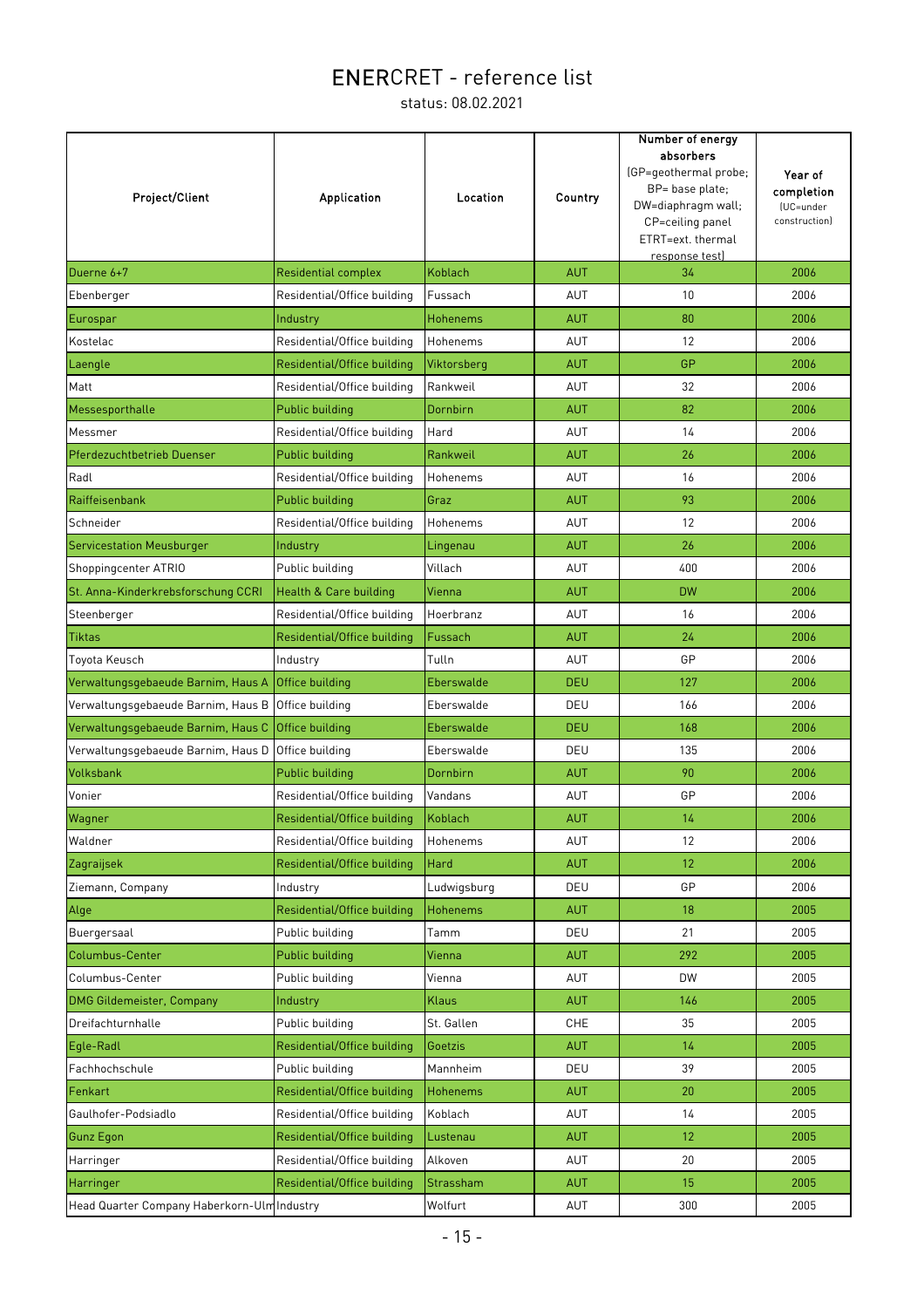| Project/Client                  | <b>Application</b>          | Location        | Country    | Number of energy<br>absorbers<br>(GP=geothermal probe;<br>BP= base plate;<br>DW=diaphragm wall;<br>CP=ceiling panel<br>ETRT=ext. thermal<br>response test) | Year of<br>completion<br>(UC=under<br>construction) |
|---------------------------------|-----------------------------|-----------------|------------|------------------------------------------------------------------------------------------------------------------------------------------------------------|-----------------------------------------------------|
| <b>Hilti AG</b>                 | Industry                    | <b>Nendeln</b>  | LIE.       | 160                                                                                                                                                        | 2005                                                |
| Irrgeher                        | Residential/Office building | Graz            | AUT        | 20                                                                                                                                                         | 2005                                                |
| <b>Kaelin</b>                   | Residential/Office building | Unteriberg      | <b>CHE</b> | 18                                                                                                                                                         | 2005                                                |
| Kohlplatz                       | Residential complex         | Hard            | AUT        | 45                                                                                                                                                         | 2005                                                |
| Liftinger                       | Residential/Office building | <b>Hohenems</b> | <b>AUT</b> | 16                                                                                                                                                         | 2005                                                |
| Messehalle 13                   | Public building             | Dornbirn        | AUT        | 142                                                                                                                                                        | 2005                                                |
| <b>OMICRON Electronics</b>      | Industry                    | <b>Klaus</b>    | <b>AUT</b> | 100                                                                                                                                                        | 2005                                                |
| Panoramahaus                    | Hotel                       | Dornbirn        | AUT        | 380                                                                                                                                                        | 2005                                                |
| Peschl                          | Residential/Office building | Lustenau        | <b>AUT</b> | 16                                                                                                                                                         | 2005                                                |
| Raiffeisenbank                  | Public building             | Hard            | AUT        | 61                                                                                                                                                         | 2005                                                |
| Schanda                         | Residential/Office building | Altach          | <b>AUT</b> | 10                                                                                                                                                         | 2005                                                |
| <b>Storz Medical AG</b>         | Industry                    | Taegerwilen     | CHE        | 109                                                                                                                                                        | 2005                                                |
| <b>U-Bahn-Station U2 Messe</b>  | Public building             | Vienna          | <b>AUT</b> | <b>BP</b>                                                                                                                                                  | 2005                                                |
| U-Bahn-Station U2 Praterstern   | Public building             | Vienna          | AUT        | <b>DW</b>                                                                                                                                                  | 2005                                                |
| U-Bahn-Station U2 Taborstrasse  | Public building             | Vienna          | <b>AUT</b> | <b>DW</b>                                                                                                                                                  | 2005                                                |
| U-Bahn-Station U2 Taborstrasse  | Public building             | Vienna          | AUT        | <b>BP</b>                                                                                                                                                  | 2005                                                |
| U-Bahnstation U2/2              |                             | Vienna          | <b>AUT</b> | $\overline{6}$                                                                                                                                             | 2005                                                |
| Verwaltungsgebaeude             | Office building             | Bozen           | <b>ITA</b> | 335                                                                                                                                                        | 2005                                                |
| Witzemann & Fritz, Firma        | Residential/Office building | Lustenau        | <b>AUT</b> | 92                                                                                                                                                         | 2005                                                |
| <b>BKK Schwenningen</b>         | Industry                    | Schwenningen    | DEU        | 133                                                                                                                                                        | 2004                                                |
| Buhlmann                        | Office building             | <b>Bremen</b>   | <b>DEU</b> | 64                                                                                                                                                         | 2004                                                |
| Fadl/Nickl                      | Residential/Office building | Alkoven         | AUT        | 26                                                                                                                                                         | 2004                                                |
| Freizeit-/Erlebnisbad Fildorado | Industry                    | Filderstadt     | <b>DEU</b> | 104                                                                                                                                                        | 2004                                                |
| Fruehlingsstr. Schmidle         | Residential complex         | Lustenau        | AUT        | 42                                                                                                                                                         | 2004                                                |
| Gemeindezentrum                 | Office building             | <b>Blons</b>    | <b>AUT</b> | 54                                                                                                                                                         | 2004                                                |
| Grabherr                        | Residential/Office building | Lustenau        | AUT        | 20                                                                                                                                                         | 2004                                                |
| <b>Hochhaus Skyper</b>          | Public building             | Frankfurt       | <b>DEU</b> | 58                                                                                                                                                         | 2004                                                |
| House                           | Residential/Office building | Nanjing         | <b>CHN</b> | 56                                                                                                                                                         | 2004                                                |
| Kaercher Alfred, Company        | Industry                    | Winnenden       | <b>DEU</b> | 59                                                                                                                                                         | 2004                                                |
| Kino Winterthur                 |                             | Winterthur      | CHE        | 24                                                                                                                                                         | 2004                                                |
| Labor- and Office Microsynth    | Industry                    | <b>Balgach</b>  | <b>CHE</b> | 100                                                                                                                                                        | 2004                                                |
| Landratsamt                     | Public building             | Tuebingen       | DEU        | 88                                                                                                                                                         | 2004                                                |
| Migros                          | Industry                    | <b>Buelach</b>  | <b>CHE</b> | <b>BP</b>                                                                                                                                                  | 2004                                                |
| Museum Ritter-Sport             | Public building             | Waldenbuch      | DEU        | 73                                                                                                                                                         | 2004                                                |
| <b>Pallant House</b>            | Industry                    | Chichester      | GB         | 58                                                                                                                                                         | 2004                                                |
| Pariserplatz                    | Office building             | Stuttgart       | DEU        | 131                                                                                                                                                        | 2004                                                |
| Polizeibehoerde                 | Public building             | Mettmann        | <b>DEU</b> | 104                                                                                                                                                        | 2004                                                |
| Schatt                          | Residential/Office building | Unteriberg      | CHE        | 12                                                                                                                                                         | 2004                                                |
| Sparkasse Bregenz               | Public building             | <b>Bregenz</b>  | <b>AUT</b> | 39                                                                                                                                                         | 2004                                                |
| Supermarket Sutterluety         | Industry                    | Dornbirn        | AUT        | 82                                                                                                                                                         | 2004                                                |
| Supermarket Wedl & Dick         | Industry                    | Lauterach       | <b>AUT</b> | 150                                                                                                                                                        | 2004                                                |
| t.i.m.e port                    | Industry                    | Bremerhaven     | DEU        | 79                                                                                                                                                         | 2004                                                |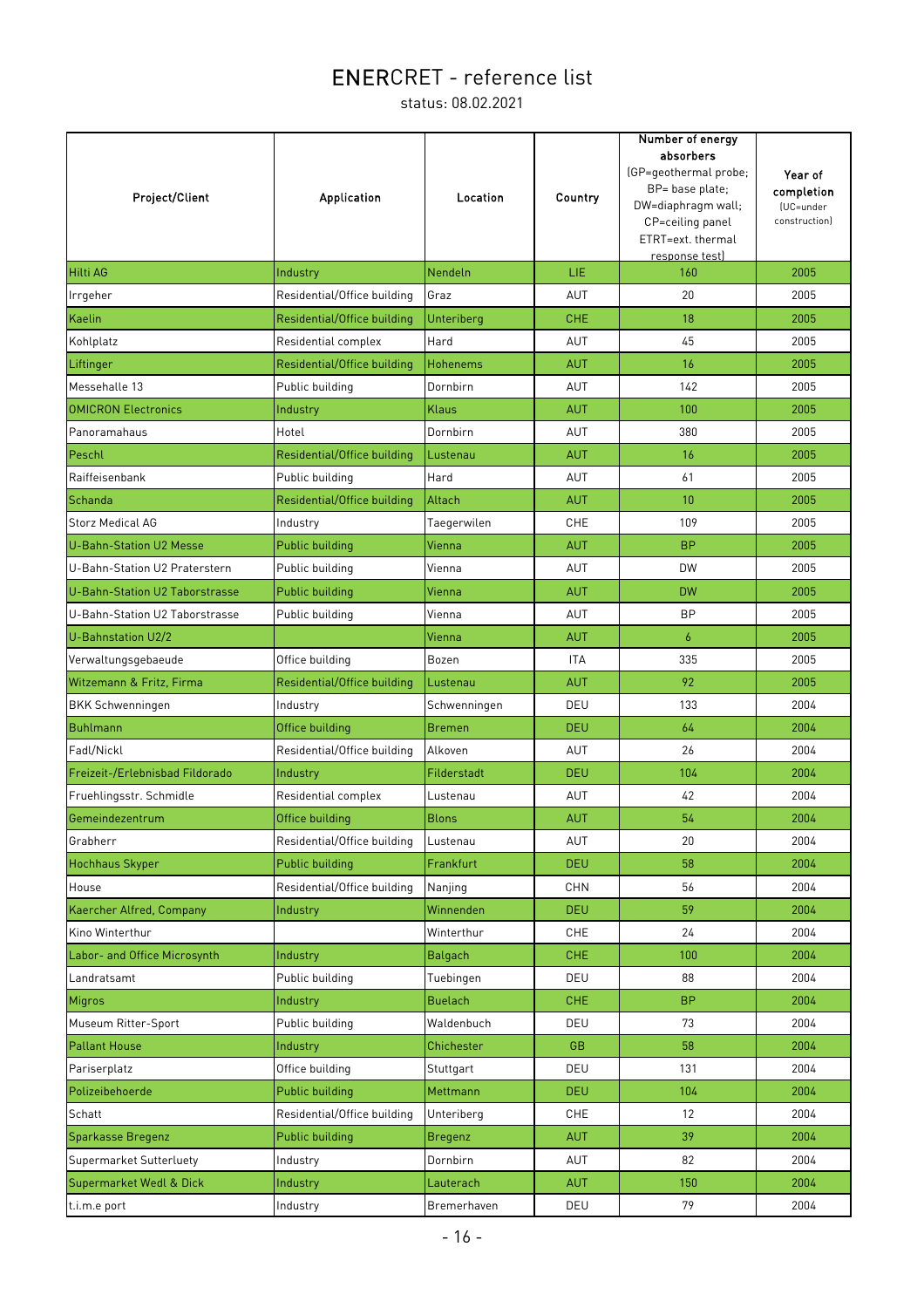| <b>Project/Client</b>          | Application                 | Location          | Country    | Number of energy<br>absorbers<br>(GP=geothermal probe;<br>BP= base plate;<br>DW=diaphragm wall;<br>CP=ceiling panel<br>ETRT=ext. thermal<br>response test) | Year of<br>completion<br>(UC=under<br>construction) |
|--------------------------------|-----------------------------|-------------------|------------|------------------------------------------------------------------------------------------------------------------------------------------------------------|-----------------------------------------------------|
| Tankstelle Suedramol           | Industry                    | <b>Blaustein</b>  | <b>DEU</b> | 36                                                                                                                                                         | 2004                                                |
| <b>Travel Europe</b>           | Industry                    | <b>Stans</b>      | AUT        | GP                                                                                                                                                         | 2004                                                |
| Ueberbauung Kranhaeuser        | Industry                    | Koeln             | <b>DEU</b> | 179                                                                                                                                                        | 2004                                                |
| Atzig Company                  | Office building             | Gamprin           | LIE        | 123                                                                                                                                                        | 2003                                                |
| Audi-Center Fink               | Industry                    | Koblach           | <b>AUT</b> | 41                                                                                                                                                         | 2003                                                |
| BYK Gulden F22                 | Industry                    | Konstanz          | DEU        | 108                                                                                                                                                        | 2003                                                |
| Druckerei Wenin                | Industry                    | Dornbirn          | <b>AUT</b> | 90                                                                                                                                                         | 2003                                                |
| Element                        | Office building             | Dornbirn          | AUT        | 212                                                                                                                                                        | 2003                                                |
| <b>Energietunnel Lainz</b>     | <b>Public building</b>      | Vienna            | <b>AUT</b> | 59                                                                                                                                                         | 2003                                                |
| <b>Hotel Post</b>              | Hotel                       | Bezau             | AUT        | GP                                                                                                                                                         | 2003                                                |
| Kino Sargans                   |                             | Sargans           | CHE.       | 66                                                                                                                                                         | 2003                                                |
| Krick-Verlag                   | Industry                    | Eibelstadt        | DEU        | 60                                                                                                                                                         | 2003                                                |
| Scheidl                        | Residential/Office building | <b>Hohenems</b>   | <b>AUT</b> | 12                                                                                                                                                         | 2003                                                |
| Steinlechner Apotheke/Pharmacy | Health & Care building      | Dornbirn          | AUT        | 40                                                                                                                                                         | 2003                                                |
| Strabag-Zentrale               | Industry                    | Vienna            | <b>AUT</b> | 245                                                                                                                                                        | 2003                                                |
| <b>SWR Mainz</b>               | Industry                    | Mainz             | DEU        | <b>BP</b>                                                                                                                                                  | 2003                                                |
| Technologiezentrum TIZ 2+3     | Industry                    | St. Florian       | <b>AUT</b> | 292                                                                                                                                                        | 2003                                                |
| Thurnheer-Buenzli              | Residential/Office building | Berneck           | <b>CHE</b> | 16                                                                                                                                                         | 2003                                                |
| Truetsch                       | Residential/Office building | Unteriberg        | <b>CHE</b> | 16                                                                                                                                                         | 2003                                                |
| Tschavoll                      | Residential/Office building | Lustenau          | AUT        | 27                                                                                                                                                         | 2003                                                |
| Vorarlberger Verlagsanstalt    | Industry                    | Dornbirn          | <b>AUT</b> | 60                                                                                                                                                         | 2003                                                |
| VR-Bank                        | Public building             | <b>Bad Urach</b>  | DEU        | 66                                                                                                                                                         | 2003                                                |
| VR-Bank                        | Public building             | Ellwangen         | <b>DEU</b> | 87                                                                                                                                                         | 2003                                                |
| Weiss Leonhard, Company        | Industry                    | Goeppingen        | DEU        | 144                                                                                                                                                        | 2003                                                |
| Yvonne-Georgi-Allee            | Office building             | Hannover          | <b>DEU</b> | <b>BP</b>                                                                                                                                                  | 2003                                                |
| ALBÖ, Company                  | Industry                    | Lustenau          | AUT        | 110                                                                                                                                                        | 2002                                                |
| <b>AOK</b>                     | Industry                    | <b>Osnabrueck</b> | <b>DEU</b> | 120                                                                                                                                                        | 2002                                                |
| Bellagovista                   | Residential complex         | Lachen            | CHE        | 150                                                                                                                                                        | 2002                                                |
| Centrum Bank                   | Public building             | Vaduz             | LIE.       | 29                                                                                                                                                         | 2002                                                |
| Dividella AG                   | Industry                    | Grabs             | CHE        | 160                                                                                                                                                        | 2002                                                |
| <b>Entory Home</b>             | Industry                    | Ettlingen         | <b>DEU</b> | 130                                                                                                                                                        | 2002                                                |
| Habichtweg                     | Residential complex         | Hard              | AUT        | 25                                                                                                                                                         | 2002                                                |
| Hinterholzer                   | Residential/Office building | Koblach           | <b>AUT</b> | 12                                                                                                                                                         | 2002                                                |
| Hoernliweg, Haus 1             | Residential complex         | Baech             | CHE        | 20                                                                                                                                                         | 2002                                                |
| Hoernliweg, Haus 2             | Residential complex         | <b>Baech</b>      | <b>CHE</b> | 20                                                                                                                                                         | 2002                                                |
| Hoernliweg, Haus 3             | Residential complex         | Baech             | <b>CHE</b> | 20                                                                                                                                                         | 2002                                                |
| Hoernliweg, Haus 4             | Residential complex         | <b>Baech</b>      | <b>CHE</b> | 20                                                                                                                                                         | 2002                                                |
| Hoernliweg, Haus 5             | Residential complex         | Baech             | CHE        | 20                                                                                                                                                         | 2002                                                |
| Hoernliweg, Haus 6             | <b>Residential complex</b>  | <b>Baech</b>      | <b>CHE</b> | 20                                                                                                                                                         | 2002                                                |
| <b>Hotel Dorint</b>            | Hotel                       | Biel              | <b>CHE</b> | 213                                                                                                                                                        | 2002                                                |
| Kaistrasse                     | Office building             | Duesseldorf       | <b>DEU</b> | 114                                                                                                                                                        | 2002                                                |
| Keble College                  | Public building             | Oxford            | GB         | 83                                                                                                                                                         | 2002                                                |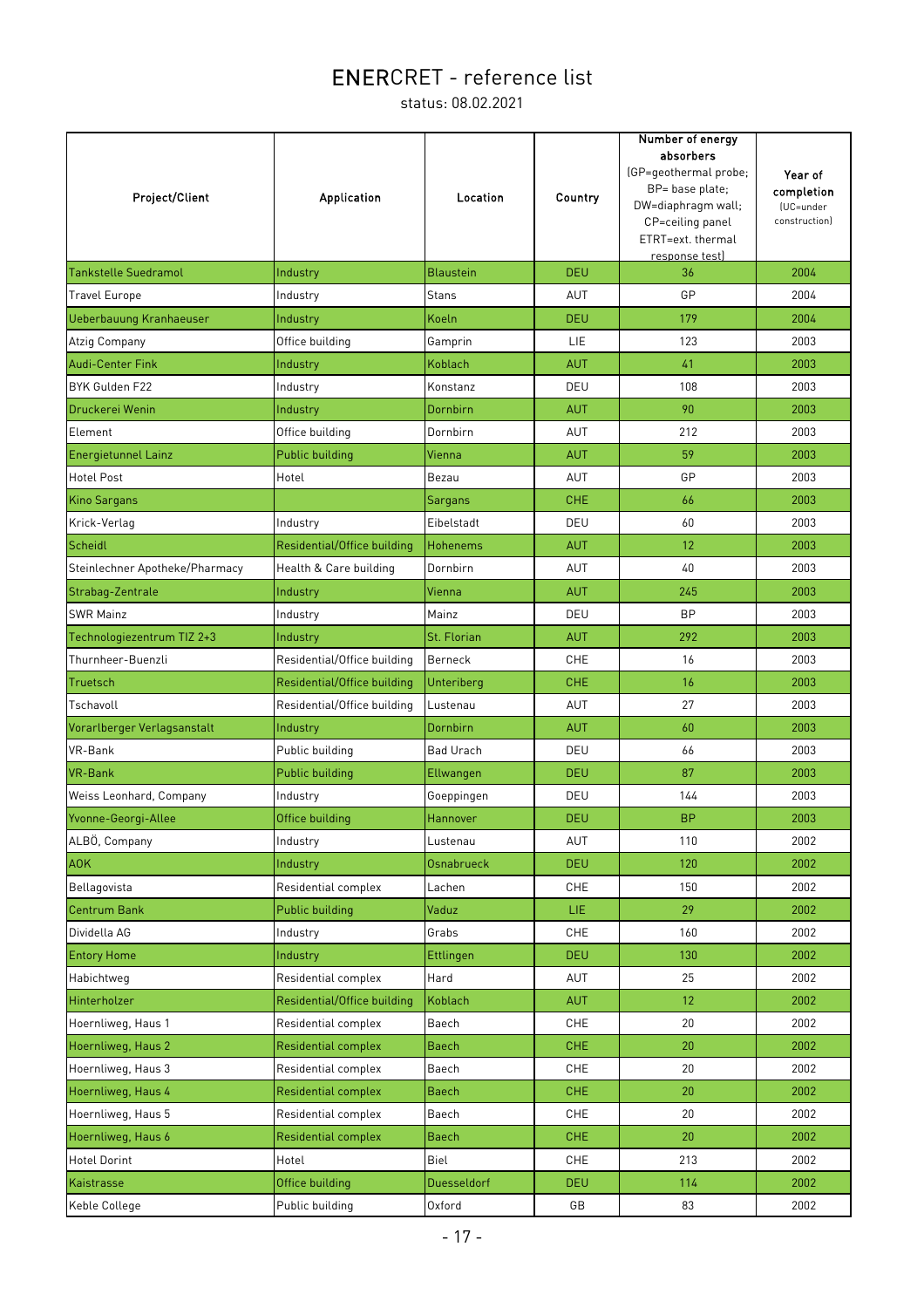| Project/Client                                | <b>Application</b>          | Location         | Country    | Number of energy<br>absorbers<br>(GP=geothermal probe;<br>BP= base plate;<br>DW=diaphragm wall;<br>CP=ceiling panel<br>ETRT=ext. thermal<br>response test) | Year of<br>completion<br>(UC=under<br>construction) |
|-----------------------------------------------|-----------------------------|------------------|------------|------------------------------------------------------------------------------------------------------------------------------------------------------------|-----------------------------------------------------|
| Laengle                                       | Residential complex         | Koblach          | <b>AUT</b> | 22                                                                                                                                                         | 2002                                                |
| Luger                                         | Residential/Office building | Hard             | AUT        | GP                                                                                                                                                         | 2002                                                |
| Montfortwerbung                               | Industry                    | Klaus            | <b>AUT</b> | 70                                                                                                                                                         | 2002                                                |
| Office Honauerstrasse                         | Office building             | Linz             | AUT        | 154                                                                                                                                                        | 2002                                                |
| Plenarsaal                                    | Public building             | Kiel             | <b>DEU</b> | 29                                                                                                                                                         | 2002                                                |
| Regionaldirektion VGH                         | Industry                    | Lueneburg        | DEU        | 98                                                                                                                                                         | 2002                                                |
| Sandherr-Verpackungen, Company                | Industry                    | Diepoldsau       | <b>CHE</b> | 43                                                                                                                                                         | 2002                                                |
| Scherngell                                    | Residential/Office building | Lustenau         | <b>AUT</b> | 16                                                                                                                                                         | 2002                                                |
| Sporthalle Rieden                             | Public building             | <b>Bregenz</b>   | <b>AUT</b> | <b>BP</b>                                                                                                                                                  | 2002                                                |
| Stadtamt                                      | Industry                    | Leonding         | AUT        | 190                                                                                                                                                        | 2002                                                |
| Suedwestrundfunk                              | Industry                    | Baden-Baden      | <b>DEU</b> | 69                                                                                                                                                         | 2002                                                |
| Syncom Unternehmenspark                       | Industry                    | <b>Brixen</b>    | <b>ITA</b> | <b>BP</b>                                                                                                                                                  | 2002                                                |
| <b>Academy of Arts</b>                        | Public building             | <b>Berlin</b>    | <b>DEU</b> | $BP + DW$                                                                                                                                                  | 2001                                                |
| Fussenegger B.                                | Residential/Office building | Hohenems         | <b>AUT</b> | 12                                                                                                                                                         | 2001                                                |
| Geweygasse                                    | <b>Residential complex</b>  | Vienna           | <b>AUT</b> | <b>BP</b>                                                                                                                                                  | 2001                                                |
| GEWOGE                                        | Industry                    | Ludwigshafen     | DEU        | <b>BP</b>                                                                                                                                                  | 2001                                                |
| Kindergarten Moos                             | Public building             | Salzburg         | <b>AUT</b> | 60                                                                                                                                                         | 2001                                                |
| Knuenz                                        | Residential/Office building | Koblach          | AUT        | 14                                                                                                                                                         | 2001                                                |
| Malin                                         | Residential/Office building | <b>Nueziders</b> | <b>AUT</b> | 14                                                                                                                                                         | 2001                                                |
| Mitschek                                      | Residential/Office building | Dornbirn         | AUT        | 12                                                                                                                                                         | 2001                                                |
| Oberlundesgericht Hamm                        | <b>Public building</b>      | Hamm             | <b>DEU</b> | 105                                                                                                                                                        | 2001                                                |
| Rotkreuzzentrum                               | Health & Care building      | Feldkirch        | AUT        | <b>BP</b>                                                                                                                                                  | 2001                                                |
| Sottopietra                                   | Residential/Office building | Dornbirn         | <b>AUT</b> | 18                                                                                                                                                         | 2001                                                |
| Verwaltungsgebaeude Ivoclar AG                | Office building             | Schaan           | LIE        | 99                                                                                                                                                         | 2001                                                |
| Wohnungsgenossenschaft Hedwigstr.             | Residential/Office building | Duisburg         | <b>DEU</b> | 16                                                                                                                                                         | 2001                                                |
| APS GmbH                                      | Industry                    | Hoechst          | AUT        | 110                                                                                                                                                        | 2000                                                |
| Buchdruckerei                                 | Industry                    | Lustenau         | <b>AUT</b> | 430                                                                                                                                                        | 2000                                                |
| EA-Generali, Media Tower Head Quarte Industry |                             | Vienna           | AUT        | <b>DW</b>                                                                                                                                                  | 2000                                                |
| Eurospar                                      | Industry                    | Lustenau         | <b>AUT</b> | 159                                                                                                                                                        | 2000                                                |
| Fachhochschule                                | Public building             | Biberach         | DEU        | <b>BP</b>                                                                                                                                                  | 2000                                                |
| Faessler Installationen, Company              | Industry                    | Dornbirn         | <b>AUT</b> | 15                                                                                                                                                         | 2000                                                |
| Kongresshaus Salzburg                         | Public building             | Salzburg         | AUT        | DW                                                                                                                                                         | 2000                                                |
| Kronencarree                                  | Industry                    | Stuttgart        | DEU        | <b>BP</b>                                                                                                                                                  | 2000                                                |
| Muehlepark                                    | Office building             | Vaduz            | LIE.       | <b>BP</b>                                                                                                                                                  | 2000                                                |
| Nord-Lundesbank                               | Public building             | Hannover         | <b>DEU</b> | 122                                                                                                                                                        | 2000                                                |
| Pachler                                       | Residential/Office building | Hohenems         | AUT        | 36                                                                                                                                                         | 2000                                                |
| Sparkasse Weilheim                            | Public building             | Weilheim         | DEU.       | <b>BP</b>                                                                                                                                                  | 2000                                                |
| Swarovski AG                                  | Industry                    | Triesen          | LIE.       | 17                                                                                                                                                         | 2000                                                |
| Toyota Ellensohn                              | Industry                    | Dornbirn         | <b>AUT</b> | 170                                                                                                                                                        | 2000                                                |
| UNI Koblenz Zentralgebaeude                   | Public building             | Koblenz          | DEU        | 52                                                                                                                                                         | 2000                                                |
| Vorarlberger Medienhaus, 2. Abschnitt         | Industry                    | Schwarzach       | <b>AUT</b> | 57                                                                                                                                                         | 2000                                                |
| Zahnradfabrik                                 | Industry                    | Friedrichshafen  | DEU        | 320                                                                                                                                                        | 2000                                                |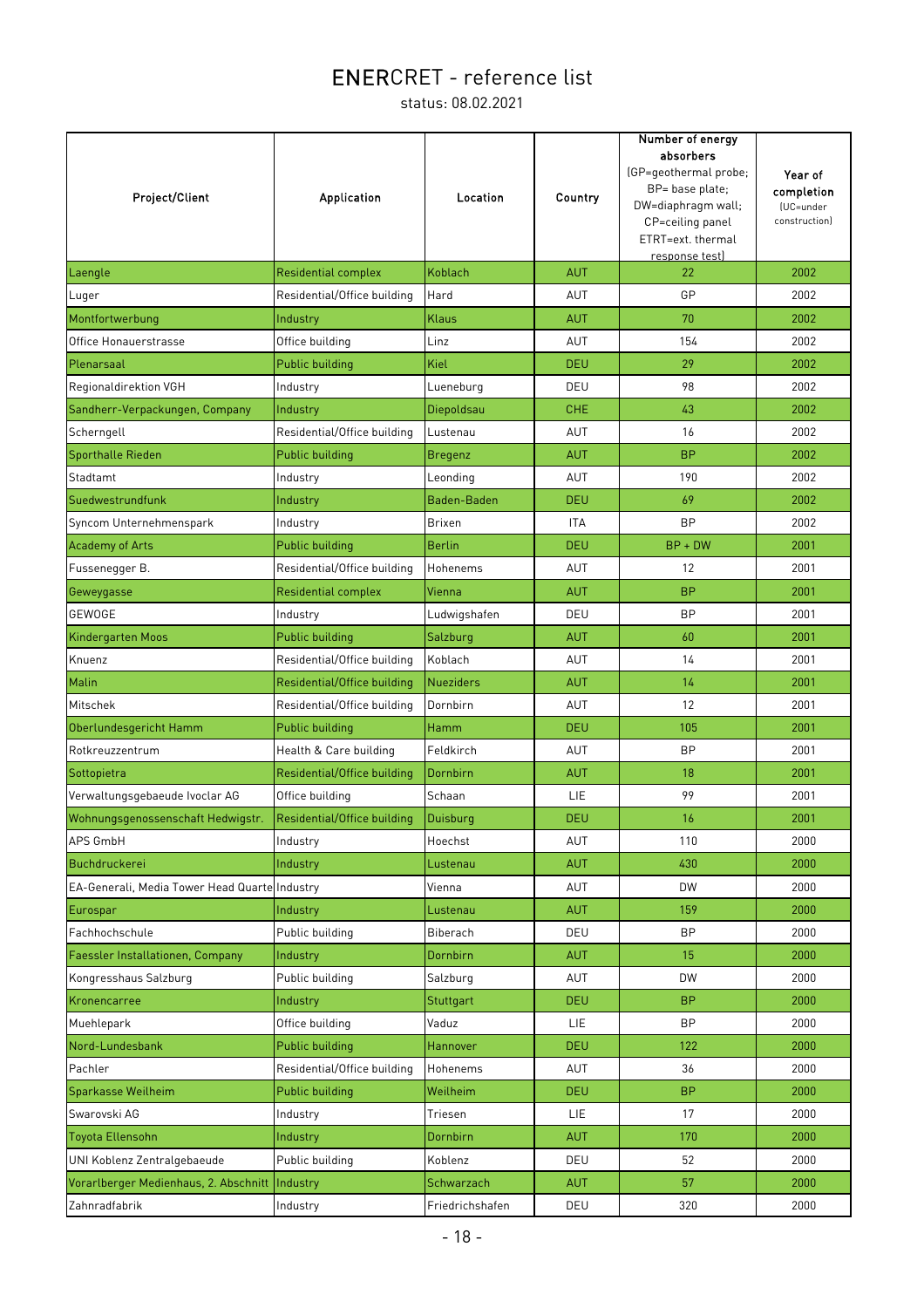| Project/Client                                       | Application                 | Location                | Country    | Number of energy<br>absorbers<br>(GP=geothermal probe;<br>BP= base plate;<br>DW=diaphragm wall;<br>CP=ceiling panel<br>ETRT=ext. thermal<br>response test) | Year of<br>completion<br>(UC=under<br>construction) |
|------------------------------------------------------|-----------------------------|-------------------------|------------|------------------------------------------------------------------------------------------------------------------------------------------------------------|-----------------------------------------------------|
| <b>Bank Wegelin</b>                                  | Public building             | Vaduz                   | LIE.       | <b>BP</b>                                                                                                                                                  | 1999                                                |
| Landesversicherungsanstalt                           | Public building             | Hamburg                 | DEU        | <b>BP</b>                                                                                                                                                  | 1999                                                |
| Leitner                                              | Residential/Office building | <b>Hohenems</b>         | <b>AUT</b> | 14                                                                                                                                                         | 1999                                                |
| Meusburger Helmut                                    | Residential/Office building | Schwarzach              | AUT        | 28                                                                                                                                                         | 1999                                                |
| OMICRON, 1. Abschnitt                                | Industry                    | Klaus                   | <b>AUT</b> | 112                                                                                                                                                        | 1999                                                |
| Pfeiffer                                             | Office building             | Lauterach               | <b>AUT</b> | 36                                                                                                                                                         | 1999                                                |
| Staendige Vertretung Rheinlund-Pfalz                 | Industry                    | <b>Berlin</b>           | <b>DEU</b> | <b>BP</b>                                                                                                                                                  | 1999                                                |
| Achbruecke Gewerbepark                               | Industry                    | Lauterach               | AUT        | 99                                                                                                                                                         | 1998                                                |
| Baumgartner                                          | Residential/Office building | Diepoldsau              | <b>CHE</b> | 9                                                                                                                                                          | 1998                                                |
| Fussenegger Stefan/Brigitte                          | Residential/Office building | Hohenems                | <b>AUT</b> | 32                                                                                                                                                         | 1998                                                |
| Gewuerzberger AG                                     | Industry                    | Gamprin                 | LIE.       | 143                                                                                                                                                        | 1998                                                |
| Ploner Roman                                         | Residential/Office building | Hohenems                | AUT        | 12                                                                                                                                                         | 1998                                                |
| Roegener Baldur                                      | Residential/Office building | Weingarten              | <b>DEU</b> | 31                                                                                                                                                         | 1998                                                |
| SAECO ESTRO GmbH                                     | Industry                    | Lustenau                | AUT        | 91                                                                                                                                                         | 1998                                                |
| Sternareal                                           | Industry                    | Rietzlern               | <b>AUT</b> | <b>BP</b>                                                                                                                                                  | 1998                                                |
| Tourismushaus Bregenz                                | Industry                    | Bregenz                 | AUT        | <b>DW</b>                                                                                                                                                  | 1998                                                |
| <b>Blum-Beschlaege Company</b>                       | Industry                    | Hoechst                 | <b>AUT</b> | <b>BP</b>                                                                                                                                                  | 1997                                                |
| Discovery Centre on Marine Conservationndustry       |                             | Toronto                 | CAN        | 178                                                                                                                                                        | 1997                                                |
| Druckzentrum                                         | Industry                    | Oettwil am See          | <b>CHE</b> | <b>BP</b>                                                                                                                                                  | 1997                                                |
| Eissporthalle Messe Dornbirn                         | Public building             | Dornbirn                | AUT        | 320                                                                                                                                                        | 1997                                                |
| <b>Fehlmann Emil</b>                                 | Residential/Office building | Altendorf               | <b>CHE</b> | 74                                                                                                                                                         | 1997                                                |
| Frei-Kuster Bruno/Vreni                              | Residential/Office building | Diepoldsau              | CHE        | 60                                                                                                                                                         | 1997                                                |
| Gartenhof                                            | Industry                    | St. Gallen              | <b>CHE</b> | <b>DW</b>                                                                                                                                                  | 1997                                                |
| Interunfall Versicherung                             | Public building             | Bregenz                 | AUT        | <b>BP</b>                                                                                                                                                  | 1997                                                |
| K. Ochsner/D. Steiner                                | Residential/Office building | Willerzell              | <b>CHE</b> | 34                                                                                                                                                         | 1997                                                |
| Kanamueller Erika, Mag.                              | Residential/Office building | Fussach                 | AUT        | 55                                                                                                                                                         | 1997                                                |
| Lenz Norbert, Dr.                                    | Residential/Office building | <b>Hohenems</b>         | AUT        | 40                                                                                                                                                         | 1997                                                |
| Mercedes Schneider GmbH & Co                         | Industry                    | Dornbirn                | AUT        | 93                                                                                                                                                         | 1997                                                |
| Micheluzzi Kurt                                      | Residential/Office building | <b>Bregenz</b>          | <b>AUT</b> | 20                                                                                                                                                         | 1997                                                |
| Pfarrheim Lochau                                     | Public building             | Lochau                  | AUT        | 43                                                                                                                                                         | 1997                                                |
| Photocolor AG, 2. Abschnitt                          | Industry                    | Kreuzlingen             | <b>CHE</b> | 64                                                                                                                                                         | 1997                                                |
| Schifferer Armin, BMW-Vertretung                     | Residential/Office building | Dornbirn                | AUT        | 123                                                                                                                                                        | 1997                                                |
| <b>Seocho Apartment Site</b>                         | Industry                    | Seoul                   | <b>KOR</b> | <b>BP</b>                                                                                                                                                  | 1997                                                |
| Ammann Guenter/Susanne                               | Residential/Office building | Fussach                 | AUT        | 16                                                                                                                                                         | 1996                                                |
| Beck Markus/Michaela                                 | Residential/Office building | Fussach                 | <b>AUT</b> | 22                                                                                                                                                         | 1996                                                |
| Birchler-Schoenbaechler S./K.                        | Residential/Office building | Willerzell              | CHE        | 36                                                                                                                                                         | 1996                                                |
| <b>Bischof, Company</b>                              | Industry                    | Romanshorn              | <b>CHE</b> | <b>BP</b>                                                                                                                                                  | 1996                                                |
| Bregenzer Festspiel-/Kongresshaus Ge Public building |                             | Bregenz                 | AUT        | 199                                                                                                                                                        | 1996                                                |
| <b>Christian Zahler</b>                              | Residential/Office building | Unteriberg              | <b>CHE</b> | 16                                                                                                                                                         | 1996                                                |
| Eberle Edgar                                         | Residential/Office building | Dornbirn                | AUT        | 21                                                                                                                                                         | 1996                                                |
| Gisela Kaelin                                        | Residential/Office building | Unteriberg              | <b>CHE</b> | 18                                                                                                                                                         | 1996                                                |
| Kurzentrum, PVA der Arbeiter                         | Public building             | <b>Bad Schallerbach</b> | AUT        | 143                                                                                                                                                        | 1996                                                |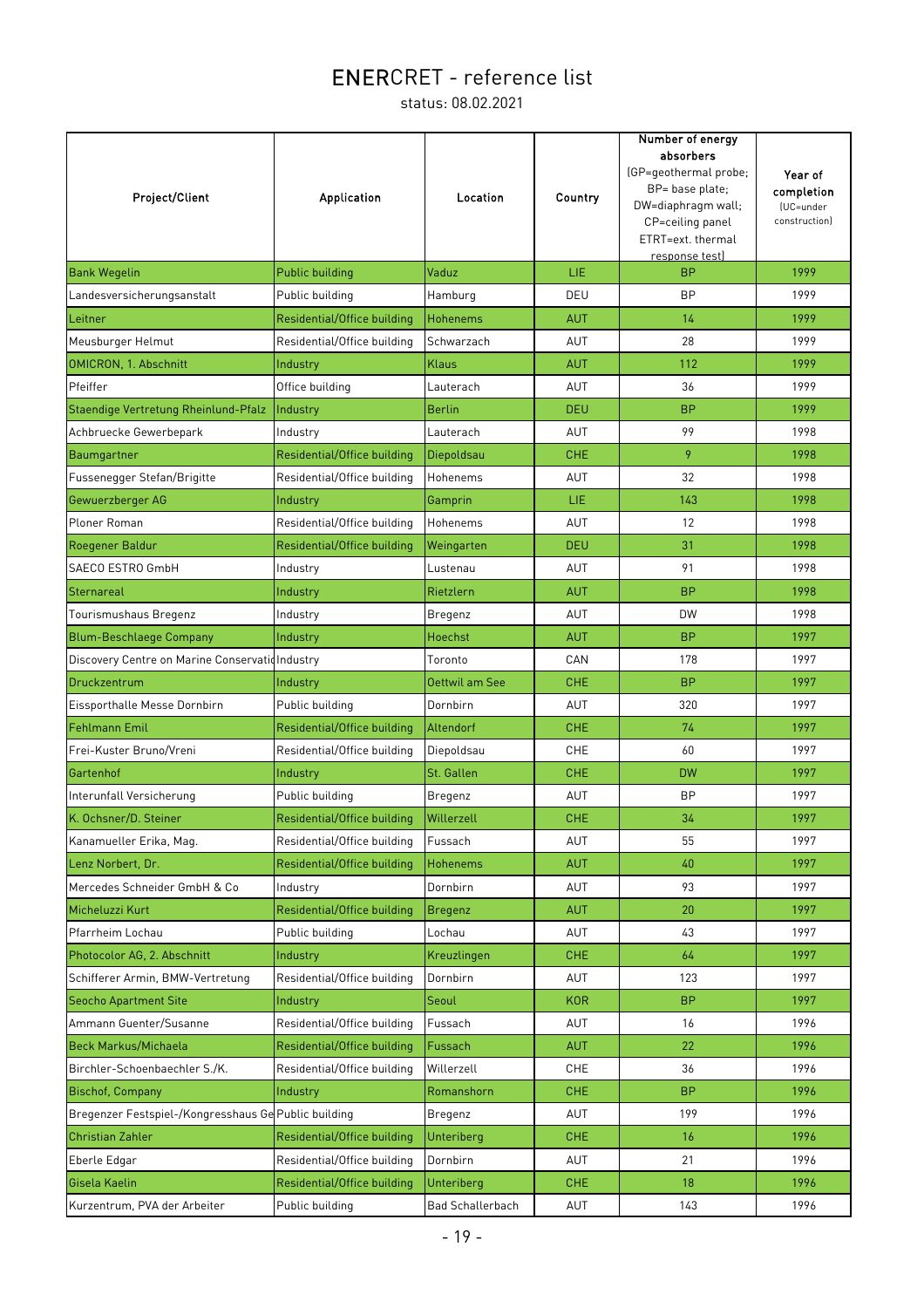| Project/Client                                                   | <b>Application</b>          | Location     | Country    | Number of energy<br>absorbers<br>(GP=geothermal probe;<br>BP= base plate;<br>DW=diaphragm wall;<br>CP=ceiling panel<br>ETRT=ext. thermal<br>response test) | Year of<br>completion<br>(UC=under<br>construction) |
|------------------------------------------------------------------|-----------------------------|--------------|------------|------------------------------------------------------------------------------------------------------------------------------------------------------------|-----------------------------------------------------|
| Schoenbaechler von Burg Esther and M Residential/Office building |                             | Willerzell   | <b>CHE</b> | 41                                                                                                                                                         | 1996                                                |
| Technisches Buero Tschernig                                      | Industry                    | Rankweil     | AUT        | <b>BP</b>                                                                                                                                                  | 1996                                                |
| Am Marktplatz                                                    | Office building             | Frauenfeld   | <b>CHE</b> | <b>BP</b>                                                                                                                                                  | 1995                                                |
| Berkmann Lascript, Company                                       | Industry                    | Hoerbranz    | AUT        | 54                                                                                                                                                         | 1995                                                |
| Casanova Stefan/Marlis                                           | Residential/Office building | Koblach      | <b>AUT</b> | 16                                                                                                                                                         | 1995                                                |
| COOP Rhy-Markt                                                   | Industry                    | Feuerthalen  | <b>CHE</b> | <b>BP</b>                                                                                                                                                  | 1995                                                |
| <b>Mayer Alfons</b>                                              | Residential/Office building | Dornbirn     | <b>AUT</b> | 23                                                                                                                                                         | 1995                                                |
| Pago AG, Etiketten u. Etikettiersysteme Industry                 |                             | Grabs        | <b>CHE</b> | 570                                                                                                                                                        | 1995                                                |
| <b>Ueberbauung Ziegelhof</b>                                     | Industry                    | Uznach       | <b>CHE</b> | 62                                                                                                                                                         | 1995                                                |
| Volksbank                                                        | Public building             | Lustenau     | AUT        | <b>BP</b>                                                                                                                                                  | 1995                                                |
| Vorarlberger Medienhaus, 1. Abschnitt                            | Industry                    | Schwarzach   | <b>AUT</b> | 250                                                                                                                                                        | 1995                                                |
| Kultur- and Kinozentrum Werdenberg                               | Industry                    | <b>Buchs</b> | <b>CHE</b> | 180                                                                                                                                                        | 1994                                                |
| Laengle Dietmar, Company                                         | Industry                    | <b>Klaus</b> | <b>AUT</b> | 50                                                                                                                                                         | 1994                                                |
| Vogt Guido                                                       | Residential/Office building | Wangen       | CHE        | 22                                                                                                                                                         | 1994                                                |
| Alterssiedlung                                                   | Health & Care building      | Amriswil     | <b>CHE</b> | 89                                                                                                                                                         | 1993                                                |
| Artho Alois/Margit                                               | Industry                    | Jona         | <b>CHE</b> | 31                                                                                                                                                         | 1993                                                |
| Drexel Guntram, Mag.                                             | Residential/Office building | Lustenau     | <b>AUT</b> | 29                                                                                                                                                         | 1993                                                |
| Federnfabrik Straub AG                                           | Industry                    | Wangs        | CHE        | 150                                                                                                                                                        | 1993                                                |
| Finkernweg, Haus A                                               | <b>Residential complex</b>  | Kreuzlingen  | <b>CHE</b> | 84                                                                                                                                                         | 1993                                                |
| Finkernweg, Haus B                                               | Residential complex         | Kreuzlingen  | <b>CHE</b> | 84                                                                                                                                                         | 1993                                                |
| Finkernweg, Haus C                                               | Residential complex         | Kreuzlingen  | <b>CHE</b> | 84                                                                                                                                                         | 1993                                                |
| Finkernweg, Haus D                                               | Residential complex         | Kreuzlingen  | CHE        | 58                                                                                                                                                         | 1993                                                |
| Haemmerle Gerold/Susanne                                         | Residential/Office building | Dornbirn     | <b>AUT</b> | 13                                                                                                                                                         | 1993                                                |
| <b>Rothlin Walter</b>                                            | Residential/Office building | Wangen       | CHE        | 16                                                                                                                                                         | 1993                                                |
| Rotter Robert, Baumeister                                        | Residential/Office building | Dornbirn     | <b>AUT</b> | 35                                                                                                                                                         | 1993                                                |
| Schulhaus Vilters-Wangs                                          | Public building             | Wangs        | CHE        | 105                                                                                                                                                        | 1993                                                |
| Ambrosch Guenter/Monika                                          | Residential/Office building | Dornbirn     | <b>AUT</b> | 14                                                                                                                                                         | 1992                                                |
| Auto Wohlgenannt GmbH, Mazda Sales Industry                      |                             | Dornbirn     | AUT        | 168                                                                                                                                                        | 1992                                                |
| <b>Baukonsortium Maienriet</b>                                   | Industry                    | Tscherlach   | <b>CHE</b> | 113                                                                                                                                                        | 1992                                                |
| <b>Bruhin Paul</b>                                               | Residential/Office building | Wangen       | CHE        | 18                                                                                                                                                         | 1992                                                |
| <b>Bruhin Stefan</b>                                             | Residential/Office building | Wangen       | <b>CHE</b> | 23                                                                                                                                                         | 1992                                                |
| Erlachstrasse, Haus 4                                            | Residential complex         | Goetzis      | AUT        | 40                                                                                                                                                         | 1992                                                |
| Janco Jurgl-Murgole                                              | Residential/Office building | Rothenthurm  | <b>CHE</b> | 15                                                                                                                                                         | 1992                                                |
| Kohler Silvia                                                    | Residential/Office building | Dornbirn     | AUT        | 17                                                                                                                                                         | 1992                                                |
| Kraeutler GesmbH & Co, Pumpen, MendIndustry                      |                             | Lustenau     | <b>AUT</b> | 150                                                                                                                                                        | 1992                                                |
| Landesbank Vaduz                                                 | Public building             | Vaduz        | LIE        | <b>BP</b>                                                                                                                                                  | 1992                                                |
| Mayer Martin/Angelika                                            | Residential/Office building | Dornbirn     | <b>AUT</b> | 19                                                                                                                                                         | 1992                                                |
| Photocolor AG, 1. Abschnitt                                      | Industry                    | Kreuzlingen  | CHE        | 98                                                                                                                                                         | 1992                                                |
| Primarschule                                                     | Public building             | Triesenberg  | LIE.       | <b>BP</b>                                                                                                                                                  | 1992                                                |
| Rothlin Paul                                                     | Residential/Office building | Wangen       | CHE        | 29                                                                                                                                                         | 1992                                                |
| Sandgasse, Haus 2                                                | <b>Residential complex</b>  | Dornbirn     | <b>AUT</b> | 57                                                                                                                                                         | 1992                                                |
| Schaettin Heinz                                                  | Residential/Office building | Wangen       | CHE        | 24                                                                                                                                                         | 1992                                                |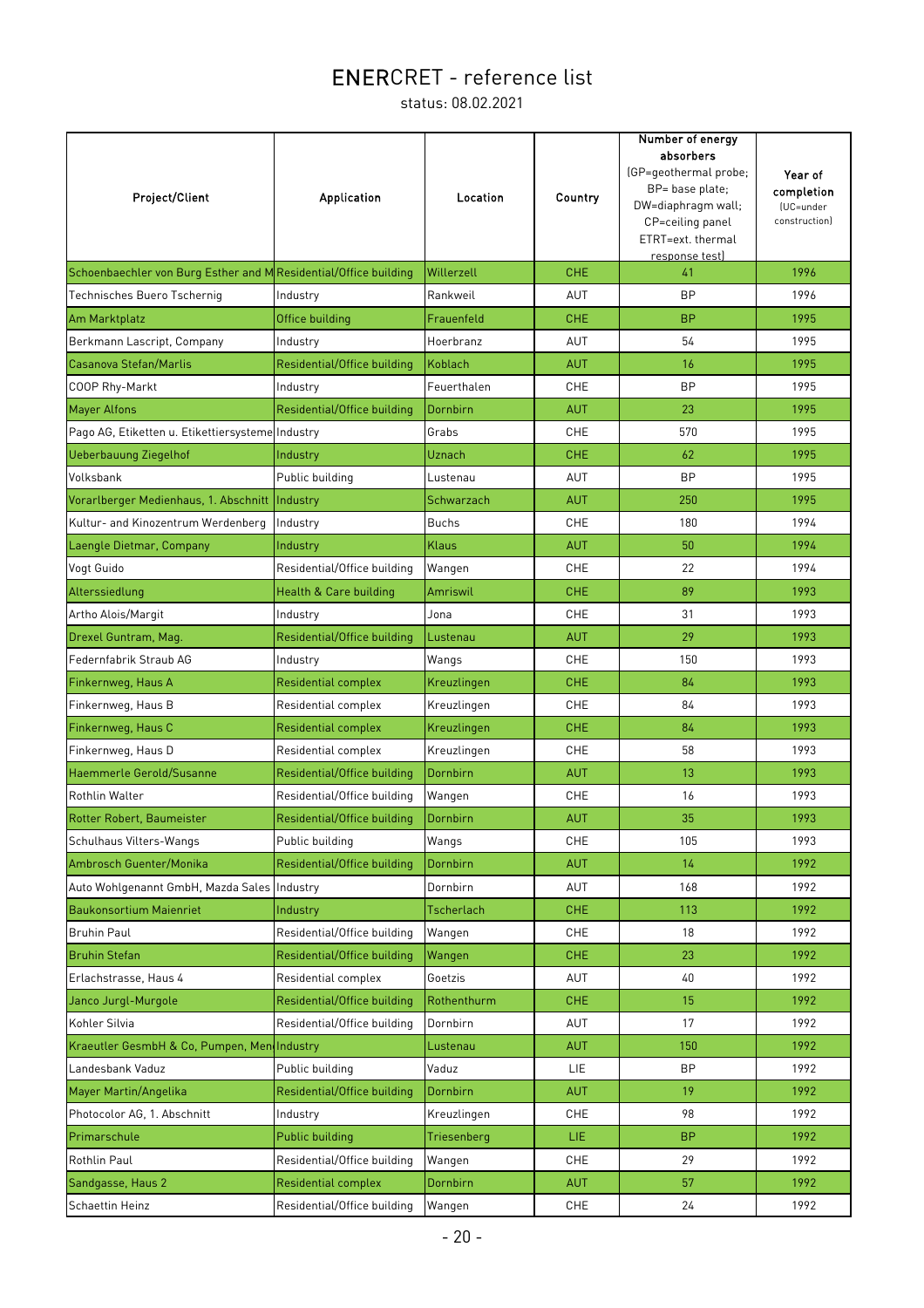| Project/Client                                                   | Application                 | Location        | Country    | Number of energy<br>absorbers<br>(GP=geothermal probe;<br>BP= base plate;<br>DW=diaphragm wall;<br>CP=ceiling panel<br>ETRT=ext. thermal<br>response test) | Year of<br>completion<br>(UC=under<br>construction) |
|------------------------------------------------------------------|-----------------------------|-----------------|------------|------------------------------------------------------------------------------------------------------------------------------------------------------------|-----------------------------------------------------|
| <b>Schnellmann Elmar</b>                                         | Residential/Office building | Wangen          | <b>CHE</b> | 16                                                                                                                                                         | 1992                                                |
| <b>Schnellmann Hans</b>                                          | Residential/Office building | Wangen          | <b>CHE</b> | 20                                                                                                                                                         | 1992                                                |
| Vogt Stefan                                                      | Residential/Office building | Wangen          | <b>CHE</b> | 19                                                                                                                                                         | 1992                                                |
| Vorarlberger Verlagsanstalt                                      | Industry                    | Dornbirn        | AUT        | 100                                                                                                                                                        | 1992                                                |
| Erlachstrasse, Haus 2                                            | <b>Residential complex</b>  | Goetzis         | <b>AUT</b> | 32                                                                                                                                                         | 1991                                                |
| <b>Flatz Werner</b>                                              | Residential/Office building | Hard            | <b>AUT</b> | 14                                                                                                                                                         | 1991                                                |
| Kennerknecht Kurt u. Daniela                                     | Residential/Office building | Dornbirn        | <b>AUT</b> | 17                                                                                                                                                         | 1991                                                |
| Kleinbrod Rudolf, Mag. Wirtschaftstreu Public building           |                             | Dornbirn        | AUT        | 16                                                                                                                                                         | 1991                                                |
| <b>Messner Horst</b>                                             | Residential/Office building | Dornbirn        | <b>AUT</b> | 21                                                                                                                                                         | 1991                                                |
| Metzler Heinz and Anita, Ing.                                    | Residential/Office building | Dornbirn        | AUT        | 33                                                                                                                                                         | 1991                                                |
| <b>Rudics Peter</b>                                              | Residential/Office building | Lustenau        | <b>AUT</b> | 16                                                                                                                                                         | 1991                                                |
| Sandgasse, Haus 1                                                | Residential complex         | Dornbirn        | AUT        | 123                                                                                                                                                        | 1991                                                |
| <b>Ueberbauung Malerva</b>                                       | Industry                    | <b>Sargans</b>  | <b>CHE</b> | 68                                                                                                                                                         | 1991                                                |
| <b>Bell Stephan</b>                                              | Residential/Office building | Goetzis         | AUT        | 30                                                                                                                                                         | 1990                                                |
| Dr. A-Schneiderstr. Haus 1                                       | <b>Residential complex</b>  | <b>Hohenems</b> | <b>AUT</b> | 42                                                                                                                                                         | 1990                                                |
| Dr. A-Schneiderstr. Haus 2/3                                     | Residential complex         | Hohenems        | AUT        | 75                                                                                                                                                         | 1990                                                |
| Erlachstrasse, Haus 1                                            | Residential complex         | Goetzis         | <b>AUT</b> | 45                                                                                                                                                         | 1990                                                |
| Erlachstrasse, Haus 3                                            | Residential complex         | Goetzis         | AUT        | 51                                                                                                                                                         | 1990                                                |
| Felder Guenter/Barbara, ehem. Messne Residential/Office building |                             | Dornbirn        | <b>AUT</b> | 16                                                                                                                                                         | 1990                                                |
| Huber Udo                                                        | Residential/Office building | Dornbirn        | AUT        | 12                                                                                                                                                         | 1990                                                |
| Maeser Helmuth, Dr.                                              | Residential/Office building | Dornbirn        | <b>AUT</b> | 39                                                                                                                                                         | 1990                                                |
| Musikverein Dornbirn-Rohrbach                                    | Residential/Office building | Dornbirn        | AUT        | 10                                                                                                                                                         | 1990                                                |
| Office Company Naegelebau, 1. Abschni Office building            |                             | <b>Roethis</b>  | <b>AUT</b> | 52                                                                                                                                                         | 1990                                                |
| Ortner GmbH, Werkzeugmaschinen                                   | Industry                    | Dornbirn        | AUT        | 15                                                                                                                                                         | 1990                                                |
| <b>Schelling Anlagenbau GmbH</b>                                 | Industry                    | Schwarzach      | <b>AUT</b> | 75                                                                                                                                                         | 1990                                                |
| Schwaerzler Reinhold                                             | Residential/Office building | Dornbirn        | AUT        | 17                                                                                                                                                         | 1990                                                |
| Wichnerstrasse 5                                                 | <b>Residential complex</b>  | Dornbirn        | <b>AUT</b> | 58                                                                                                                                                         | 1990                                                |
| Wichnerstrasse 6                                                 | Residential complex         | Dornbirn        | <b>AUT</b> | 57                                                                                                                                                         | 1990                                                |
| Wichnerstrasse 7                                                 | <b>Residential complex</b>  | Dornbirn        | <b>AUT</b> | 66                                                                                                                                                         | 1990                                                |
| Amann Getrud, Amann Reisen                                       | Residential/Office building | Hohenems        | AUT        | 44                                                                                                                                                         | 1989                                                |
| <b>Bettini August</b>                                            | Residential/Office building | Hohenems        | <b>AUT</b> | 6                                                                                                                                                          | 1989                                                |
| Blum Josef                                                       | Residential/Office building | Hoechst         | AUT        | 12                                                                                                                                                         | 1989                                                |
| <b>Christof Norbert</b>                                          | Residential/Office building | Dornbirn        | <b>AUT</b> | 15                                                                                                                                                         | 1989                                                |
| Gartengasse                                                      | Residential complex         | Hohenems        | <b>AUT</b> | 77                                                                                                                                                         | 1989                                                |
| Gustav Hunziker AG                                               | Industry                    | Kerzers         | <b>CHE</b> | 332                                                                                                                                                        | 1989                                                |
| Leikam Rolund                                                    | Residential/Office building | Hard            | <b>AUT</b> | 11                                                                                                                                                         | 1989                                                |
| Lenz Renate                                                      | Residential/Office building | Dornbirn        | <b>AUT</b> | 28                                                                                                                                                         | 1989                                                |
| Leopold Richard, Ing.                                            | Residential/Office building | Hohenems        | <b>AUT</b> | 18                                                                                                                                                         | 1989                                                |
| Maeser Philipp GmbH, Strickwaren                                 | Industry                    | Dornbirn        | <b>AUT</b> | 98                                                                                                                                                         | 1989                                                |
| Mazda Maier Walter GmbH & Co                                     | Industry                    | Goetzis         | AUT        | 32                                                                                                                                                         | 1989                                                |
| Mehlsack Edwin/Sonja                                             | Residential/Office building | Schwarzach      | <b>AUT</b> | 12                                                                                                                                                         | 1989                                                |
| Ritter                                                           | Residential/Office building | Dornbirn        | AUT        | 12                                                                                                                                                         | 1989                                                |